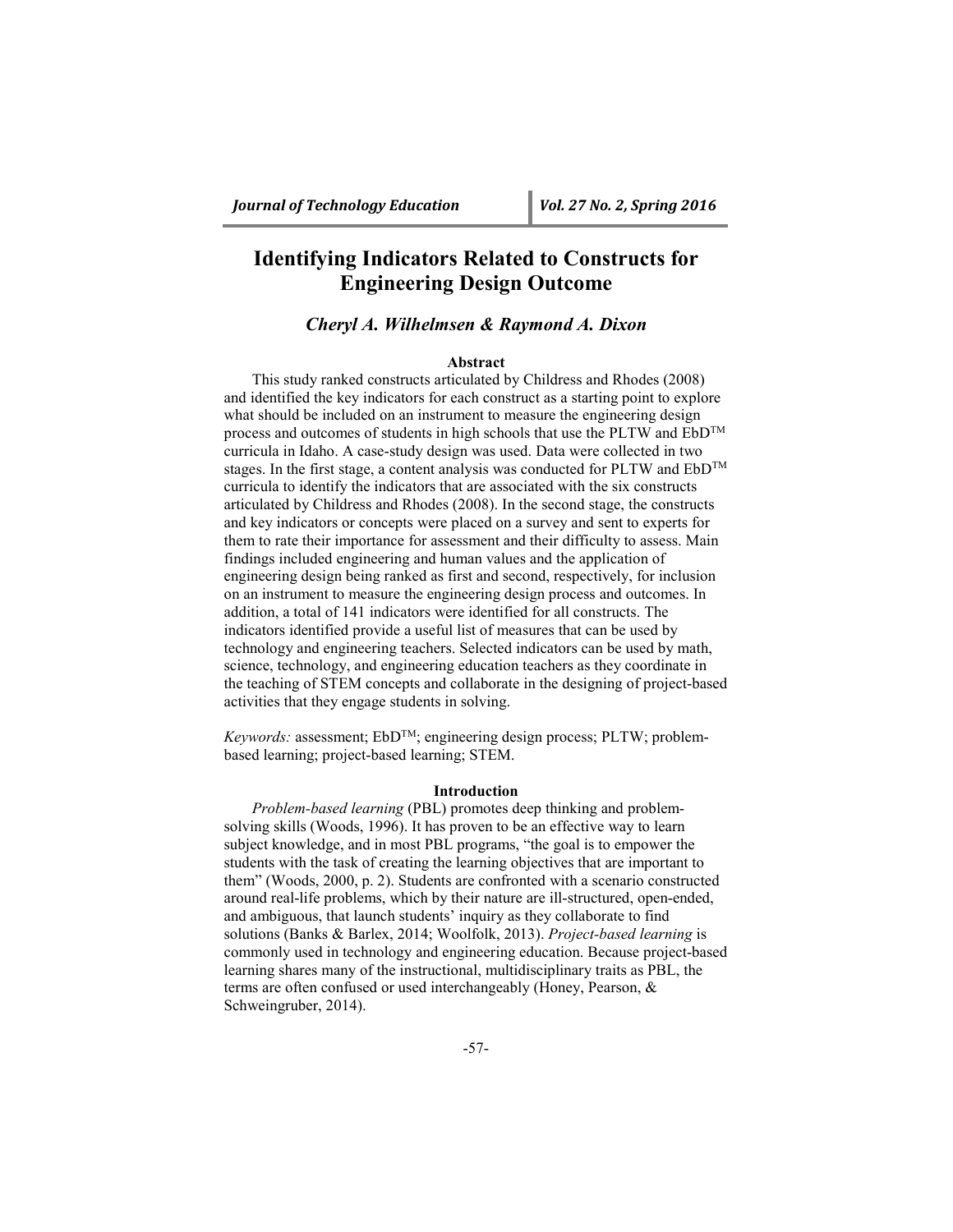According to Banks and Barlex (2014), the difference between projectbased learning and PBL is that:

PBL has tended to be a way of configuring the curriculum and relating what the students know to actual, real-world problems which in turn leads them to find out new knowledge and skills to bring to bear on the problem. Rather, project-based learning has been more about a pupil choosing an extended activity that they are interested in and using it as a vehicle for demonstrating their current capabilities, but also including demonstrating their abilities in researching and investigating new knowledge and acquiring skills as required. (p. 141)

Project-based learning can also be built on authentic, real-world situations or problems (Edström, Soderholm, & Knutson Wedel, 2007). As they work in groups, students are not restricted on where they may look for answers. In a review of the research on project-based learning, Thomas (2000) articulated five criteria that characterized projects:

- 1. "Projects are central, not peripheral to the curriculum,"
- 2. "focused on questions or problems that 'drive' students to encounter (and struggle with) the central concepts and principles of a discipline,"
- 3. "involve students in a constructive investigation" (p. 3),
- 4. "student-driven to some significant degree," and
- 5. "realistic, not school-like" (p. 4).

"PBL incorporates real-life challenges where the focus is on authentic (not simulated) problems or questions and where solutions have the potential to be implemented (Gordon, 1998; as cited in Thomas, 2000, p. 4).

Assessment refers to the process of determining the extent to which students are achieving the intended learning outcomes (Gronlund, 1998). In PBL and project-based learning, assessment should emphasize problem solving, critical thinking, and reasoning skills. Creating problems that are similar to tasks accomplished in real life—authentic tasks—is a key principle for assessment used in both paradigms of instruction. However, assessment techniques that are repeatable are very challenging because of the subjective nature of PBL and project-based learning. In fact, McCracken and Waters (1997) believed that the requirement to have authentic tasks in problem solving conflicts with the requirement for assessments to be repeatable, because authentic tasks are themselves ill-structured and difficult to assess objectively.

# **Assessments in Technology and Engineering Education**

The inclusion of engineering design as a part of the *Standards for Technological Literacy* has resulted in more curricula promoting engineering design activities. Engineering design is a systematic and often iterative approach to designing objects, processes, and systems to meet human needs and wants (National Research Council, 2012). The *Standards for Technological Literacy* define engineering design as "the systematic and creative application of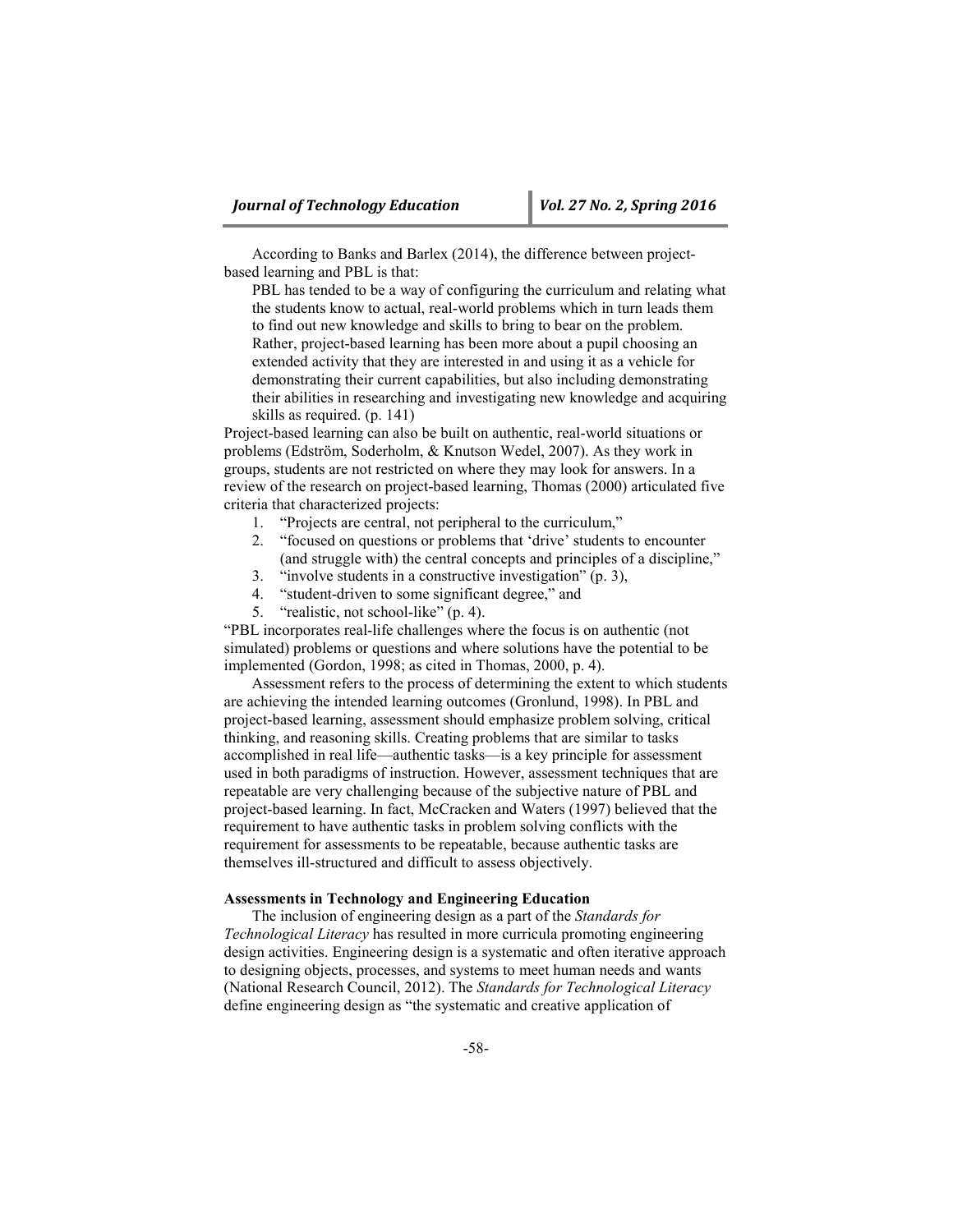scientific and mathematical principles to practical ends such as the design, manufacture, and operation of efficient and economical structures, machines, processes, and systems" (International Technology Education Association, 2007, p. 238). Engineering design problems are project-based activities during which students use the engineering design process to solve the problem while working in groups.

Traditional engineering education programs at the college level use a variety of methods to collect evidence that students are achieving intended learning outcomes. These include written and oral questions, performance ratings, product reviews, journals, portfolios, and other self-reports such as inventories and questionnaires. Written assessments include multiple-choice and other closed items, calculations, and open-ended questions. Oral questions, on the other hand, enable teachers to uncover students' misconceptions. They require students to think on their feet and speak coherently. Journals and portfolios provide records of students' individual and collaborative efforts in design projects. "They reveal students' critical thinking and reasoning skills, and record the steps students followed in an engineering [design] process" (Gray, 2007, p. 161). Performance rating can be used to assess students' process and products in engineering design. Rating scales that define the degrees of quality along with rubrics (which are a list of the quality of a performance, process, or product) are used to assess the student. Self-report measures allow "students to reflect on their learning experiences" and help "them to see more clearly the connections among the concepts they have learned, as well as the applications of these concepts to new situations" (Gray, 2007, p. 161).

Addressing the infusing of engineering design at the K–12 level, some researchers have indicated that there are still areas in assessment that are open issues (Lewis, 2005; Kelley, 2008; Wicklein, 2005). Technology educators face these issues or challenges when they seek to implement engineering design into their curriculum. For example, the past few years have seen more school districts in Idaho adopting either the Engineering by Design ( $EbD^{TM}$ ) or the Project Lead the Way curricula in their technology and engineering education programs. Some teachers and administrators, including the program director for the Technology and Engineering program in the State of Idaho, have expressed the need to explore having some assessment tool to measure engineering design outcomes that is repeatable, irrespective of whether the school uses the Engineering by Design ( $EbD^{TM}$ ) curriculum or the Project Lead the Way curriculum (PLTW). Other teachers, including science and math teachers in some smaller school districts who also teach technology education, think that it would be helpful to have some instrument that guides them in their assessment. As a starting point to explore this issue, the authors decided to identify indicators to measure the constructs associated with engineering design process and outcomes particularly for Grades 9–12 level—the level at which the  $EbD^{TM}$ and the PLTW curricula are primarily used in Idaho.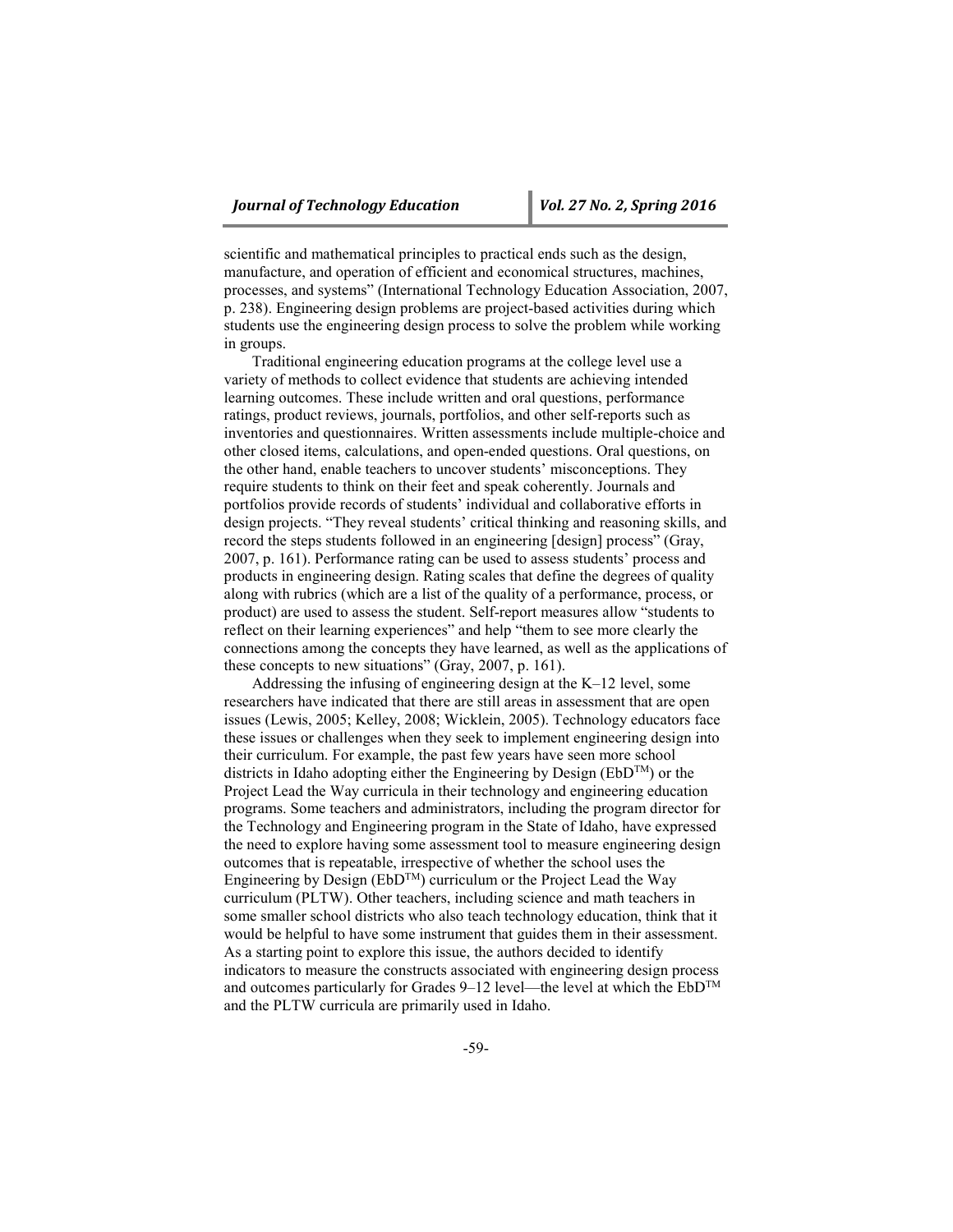## **The Framework**

The conceptual framework for this study drew on the work of Childress and Rhodes (2008) in which they examined engineering design content that should be taught in high school curricula. They articulated a framework to define the engineering design curriculum content. The seven categories were identified through a modified Delphi approach. They are:

- 1. "Engineering design . . . [that] emphasizes the importance of creativity in designing engineered solutions to problems . . . [as well as] design iteration . . . and tradeoffs" (p. 7).
- 2. "Application of engineering design . . . [that] includes outcomes related to specific design activities . . . [including] experimentation, prototyping, and reverse engineering" (p. 7–8).
- 3. "Engineering analysis . . . [that] includes using mathematics to optimize solutions, and . . . emphasizes the use of mathematics and science in the engineering design process" (p. 8).
- 4. "Engineering and human values . . . [that consists of] the interaction of engineering design and society . . . [for instance,] safety and the environment versus costs and ethics" (p. 8).
- 5. "Engineering communication . . . [that includes] all sorts of communications important to the engineering design process" (p. 8).
- 6. "Engineering science . . . [that] includes many of the traditional engineering 'sciences' such as statics and dynamics . . . [as well as] material processes, ergonomics, energy power, etc." (p. 8).
- 7. "Emerging fields of engineering . . . [that includes] nanotechnology . . . [and] genetic engineering" (p. 8).

In this research study, we used six of the seven categories. The seventh category, emerging fields of engineering, was not used because it related mainly to nanotechnology, which is not covered in the high school curriculum.

### **Purpose of the Study**

The purpose of this study was to identify indicators for each of the constructs identified by Childress and Rhodes (2008) that can be used by STEM teachers in Idaho as a guide when they are assessing design outcomes of students in high schools, irrespective of whether the curriculum in use is  $EbD^{TM}$ or PLTW. In addition, these indicators can provide researchers in STEM with items that can be used in the development of an instrument for assessment in engineering design at the high school level. The research questions that guided this study are:

1. How are the constructs identified by Childress and Rhodes (2008) ranked by professional engineers and educators in terms of criticality for inclusion on an instrument to measure engineering design outcomes in high schools in Idaho?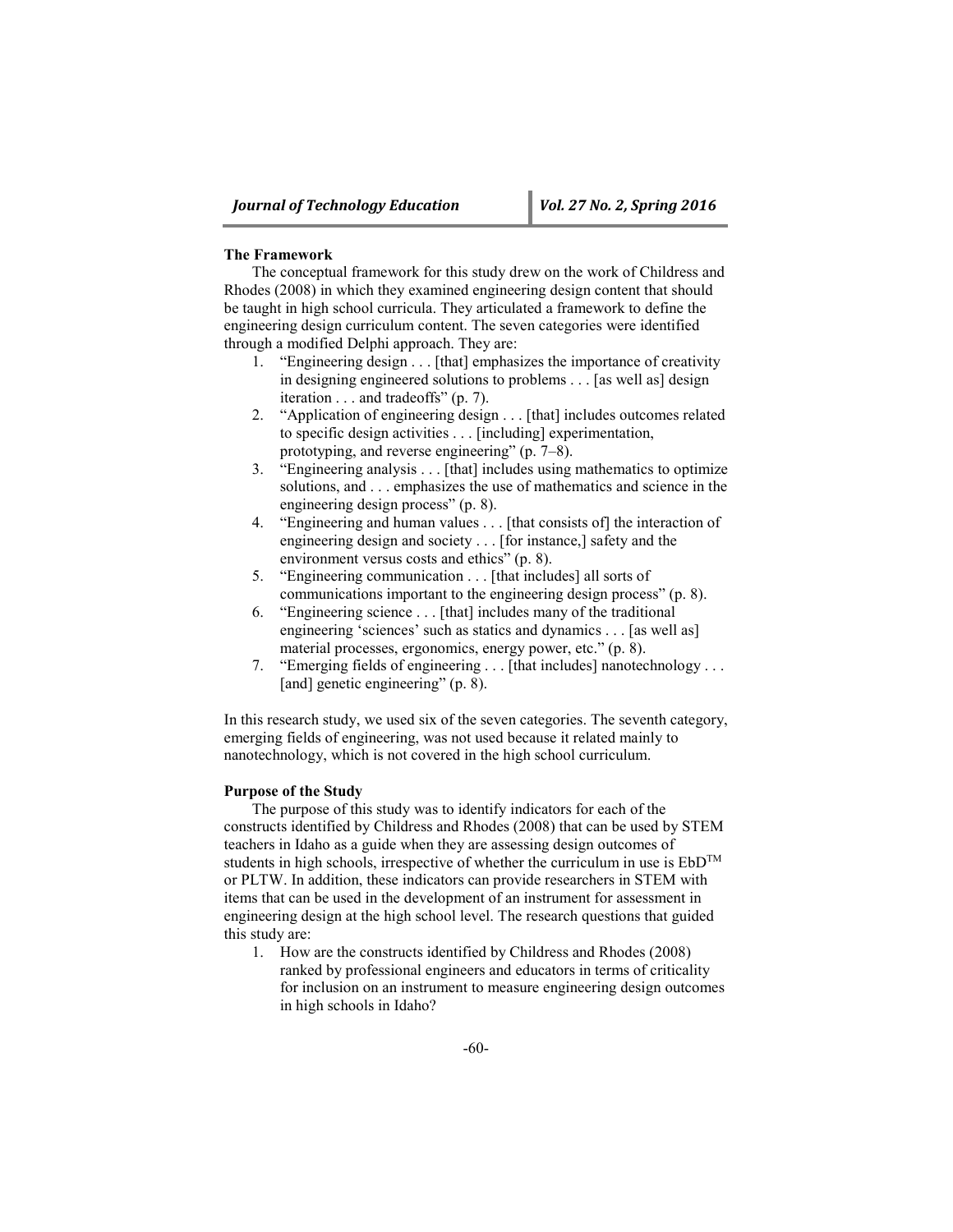2. What are the key indicators associated with each of the constructs identified by Childress and Rhodes (2008) to measure engineering design outcomes in high schools in Idaho?

## **Research Design**

A case-study design was used. Case-study research involves the study of a case within a real-life, contemporary context or setting. It is a qualitative approach in which the investigator explores a real-life bounded case over time, using detailed data collection (Yin, 2009). A letter was sent to the program manager for the Technology and Engineering Education program requesting permission for the two schools' participation.

# **The Cases**

Two cases were examined. One school in northern Idaho that uses the EbDTM curriculum and another school in southern Idaho that uses the PLTW curriculum. The school in northern Idaho had its own unique way of organizing and supplementing the EbDTM course material. The Fundamentals of Technology course is taught in Grade 9 and is only offered one semester. The technological design curriculum is taught in Grade 10 and covers topics such as career search, sketching, toy design (which the instructor uses for teaching shop safety, power tools, and finishing), Logo design concepts, mouse-trap cars, SolidWorks<sup>™</sup> for bridge building,  $Co<sup>2</sup>$  cars, and an additional design problem. The curriculum emphasizes the engineering team concept and encourages creative design for all students. The Advanced Design Applications Class, taught in Grade 12, uses a material science curriculum developed by Energy Concepts Inc. that includes solid materials, metals, polymers, ceramics, and composites. The emphasis is on the importance of materials engineering to the manufacturing process. The engineering design courses included more SolidWorks™, robotics, and the VEX curriculum as well as total quality management. Each course requires the students to complete a project.

The school in southern Idaho uses the PLTW curriculum. Introduction to Engineering is taught in Grade 9 and focuses on the design process and its application. Principles of Engineering is taught in Grade 10 and introduces major concepts that students encounter in postsecondary engineering courses, such as mechanisms, statics, materials and kinematics. There are five specialization courses within PLTW: Aerospace Engineering (AE), Biotechnical Engineering (BE), Civil Engineering and Architecture (CEA), Computer Integrated Manufacturing (CIM), and Digital Electronics (DE). Digital Electronics and Aerospace Engineering are taught in Grade 11. Engineering Design and Development (EDD) is taught in Grade 12. This is the capstone course in which students work in teams to design and develop solutions to a problem by applying the engineering design process.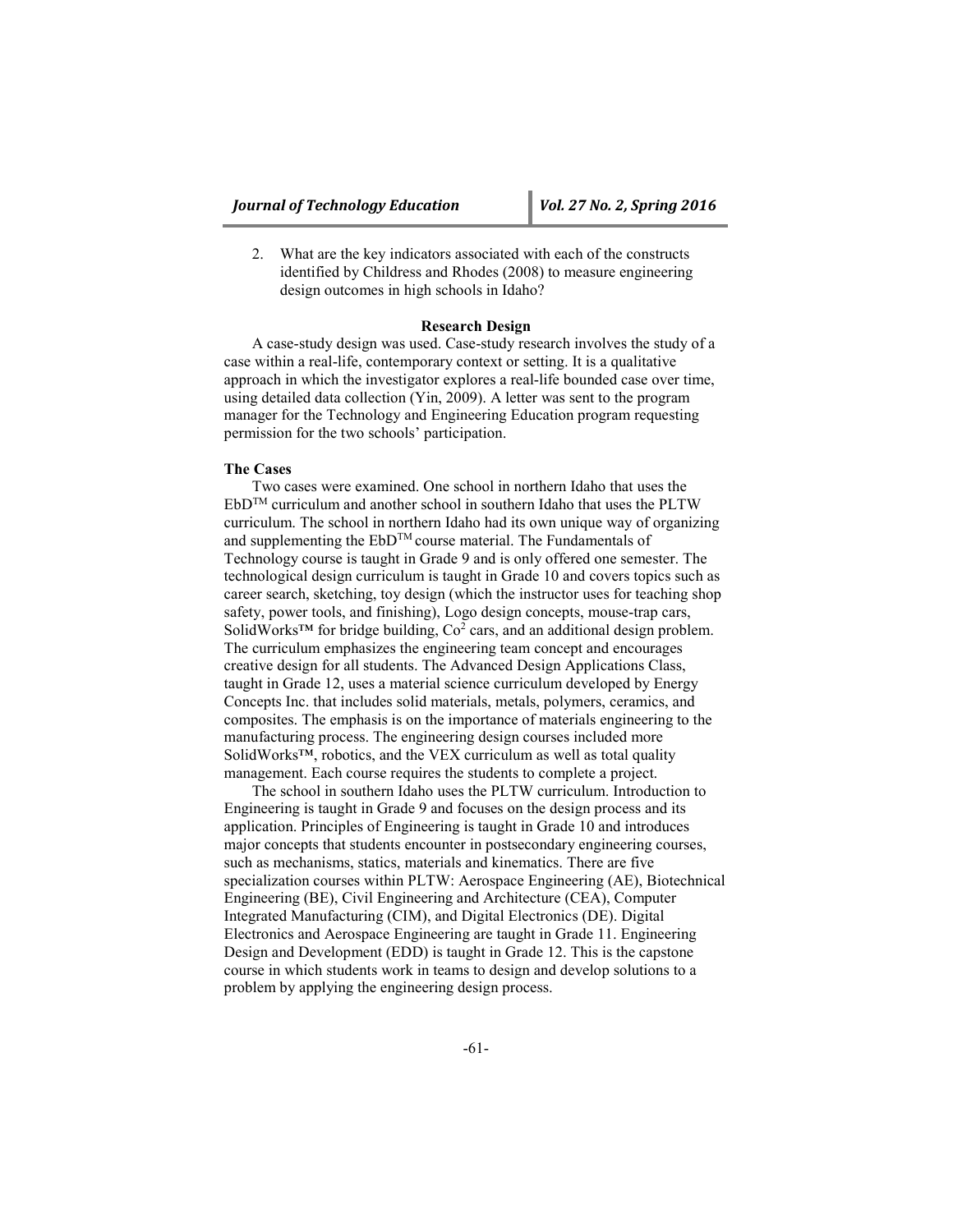# **Procedure**

### **Data Collection**

Data were collected in two stages. In the first stage, a content analysis was conducted for PLTW and  $EbD^{TM}$  curricula to identify the indicators that are associated with the six constructs identified by Childress and Rhodes (2008). In the second stage, the constructs and key indicators or concepts were placed on a survey form and sent to experts for them to rate their importance for assessment and their difficulty to assess.

# **Content analysis**

A qualitative content analysis of selected courses from the  $EbD^{TM}$  and PLTW curricula used by each school was conducted to identify concepts of engineering design that were associated with the constructs identified by Childress and Rhodes (2008). These concepts are referred to as indicators in this study. *Content analysis* is a research tool in which researchers quantify and analyze the meanings and relationships of words and concepts within a text (Busch et al., 2012; Krippendorff, 2004).). Content analysis enables researchers to sift through large volumes of data in a systematic fashion with relative ease. It also allows inferences to be made that can then be corroborated using other methods of data collection. The curriculum materials that were analyzed from the PLTW and EbD curricula are displayed in Table 1 (below and continued on next page).

# **Table 1**

*Curriculum Materials Analyzed for PLTW and EbD*

| PLTW 10 <sup>th</sup> Grade Curriculum                                                                                                                                                                                                                                                                                                                                     | EbD 10 <sup>th</sup> Grade Curriculum                                                                                  |
|----------------------------------------------------------------------------------------------------------------------------------------------------------------------------------------------------------------------------------------------------------------------------------------------------------------------------------------------------------------------------|------------------------------------------------------------------------------------------------------------------------|
| <b>Materials</b>                                                                                                                                                                                                                                                                                                                                                           | <b>Materials</b>                                                                                                       |
| <b>Principles of Engineering Lessons,</b><br>Activities, Projects, PowerPoint's,<br>Assessments, Teacher Notes, Student<br>Resources, ABET Concepts, National<br>Science Education Standards,<br>Standards for School Mathematics.<br>Standards for the English Language<br>Arts, Standards for Technological<br>Literacy, and Principles of<br>Engineering PLTW textbook. | <b>Technological Design Lessons,</b><br>Activities, Projects, Assessments,<br>Teacher Notes, and Student<br>Resources. |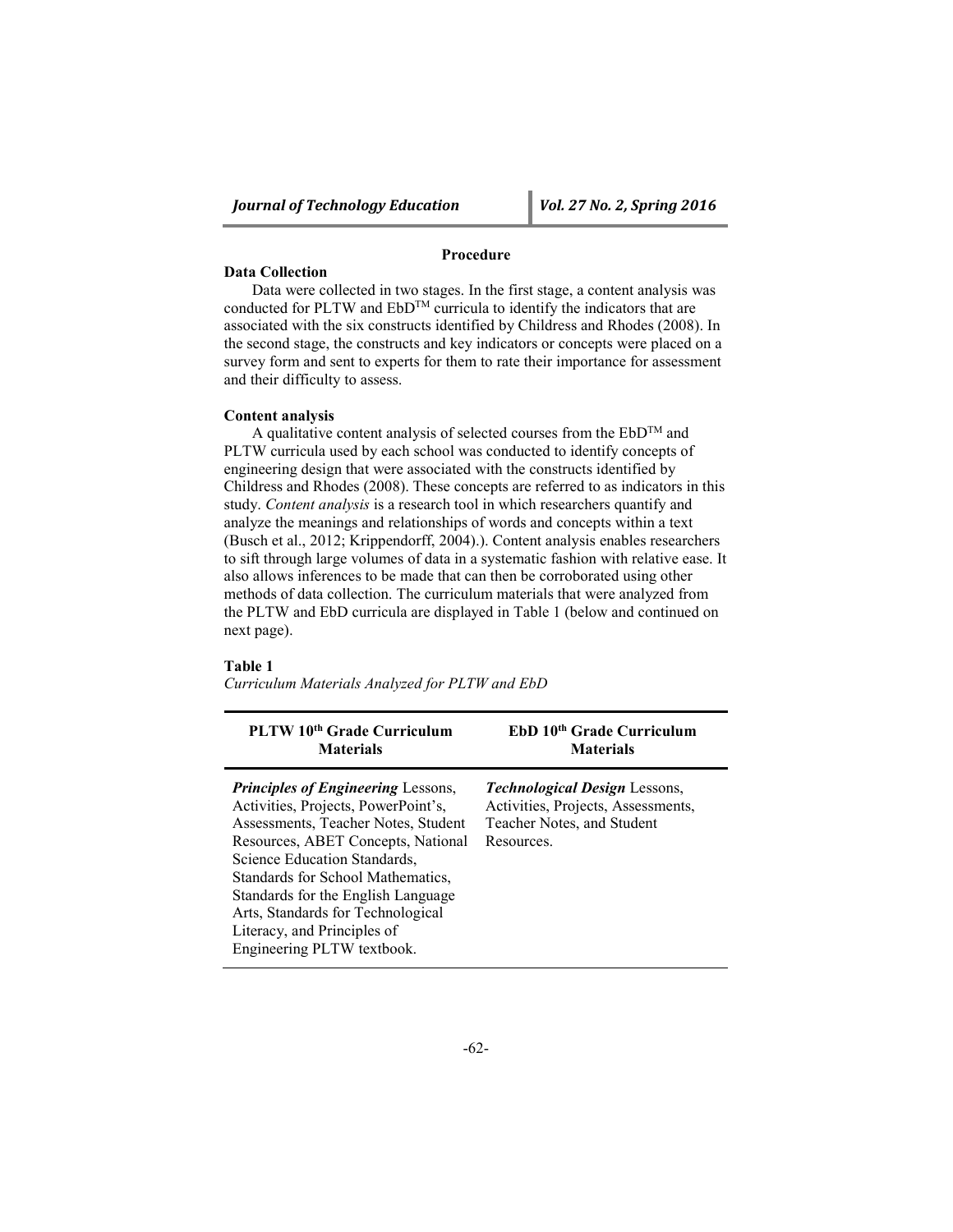| PLTW 11 <sup>th</sup> Grade Curriculum<br><b>Materials</b>                                                                                                                                                                                                                                                                                                     | EbD 11 <sup>th</sup> Grade Curriculum<br><b>Materials</b>                                                                                                                    |
|----------------------------------------------------------------------------------------------------------------------------------------------------------------------------------------------------------------------------------------------------------------------------------------------------------------------------------------------------------------|------------------------------------------------------------------------------------------------------------------------------------------------------------------------------|
| <b>Digital Electronics Lessons,</b><br>Activities, Projects, PowerPoint's,<br>Assessments, Teacher Notes, Student<br>Resources, ABET Concepts, National<br>Science Education Standards,<br>Standards for School Mathematics,<br>Standards for the English Language<br>Arts, Standards for Technological<br>Literacy, and Digital Electronics<br>PLTW textbook. | <b>Advanced Design Applications</b><br>Lessons, Activities, Projects,<br>Assessments, Teacher Notes, Student<br>Resources, and Material Science<br>Textbooks.                |
| Aerospace Lessons, Activities,<br>Projects, PowerPoint's, Assessments,<br>Teacher Notes, Student Resources,<br><b>ABET Concepts, National Science</b><br>Education Standards, Standards for<br>School Mathematics, Standards for<br>the English Language Arts, and<br>Standards for Technological Literacy.                                                    |                                                                                                                                                                              |
| PLTW 12th Grade Curriculum<br><b>Materials</b>                                                                                                                                                                                                                                                                                                                 | EbD 12th Grade Curriculum<br><b>Materials</b>                                                                                                                                |
| <b>Engineering Design &amp; Development</b><br>Lessons, Activities, Projects,<br>PowerPoint's, Assessments, Teacher<br>Notes, Student Resources, ABET<br>Concepts, National Science<br>Education Standards, Standards for<br>School Mathematics, Standards for<br>the English Language Arts, and<br>Standards for Technological Literacy.                      | <b>Engineering Design &amp; Robotics</b><br>Lessons, Activities, Projects,<br>Assessments, Teacher Notes, Student<br>Resources and Robots program<br>materials by Intelitek. |

**Coding.** Two coders assigned codes to the six constructs. The curricula were then examined to identify engineering design concepts and then categorized each of these concept under one or more of the constructs of Childress and Rhodes (2008). To ensure intercoder reliability, each coder was given a copy of Grade 10 curriculum materials for both PLTW and EbD™. The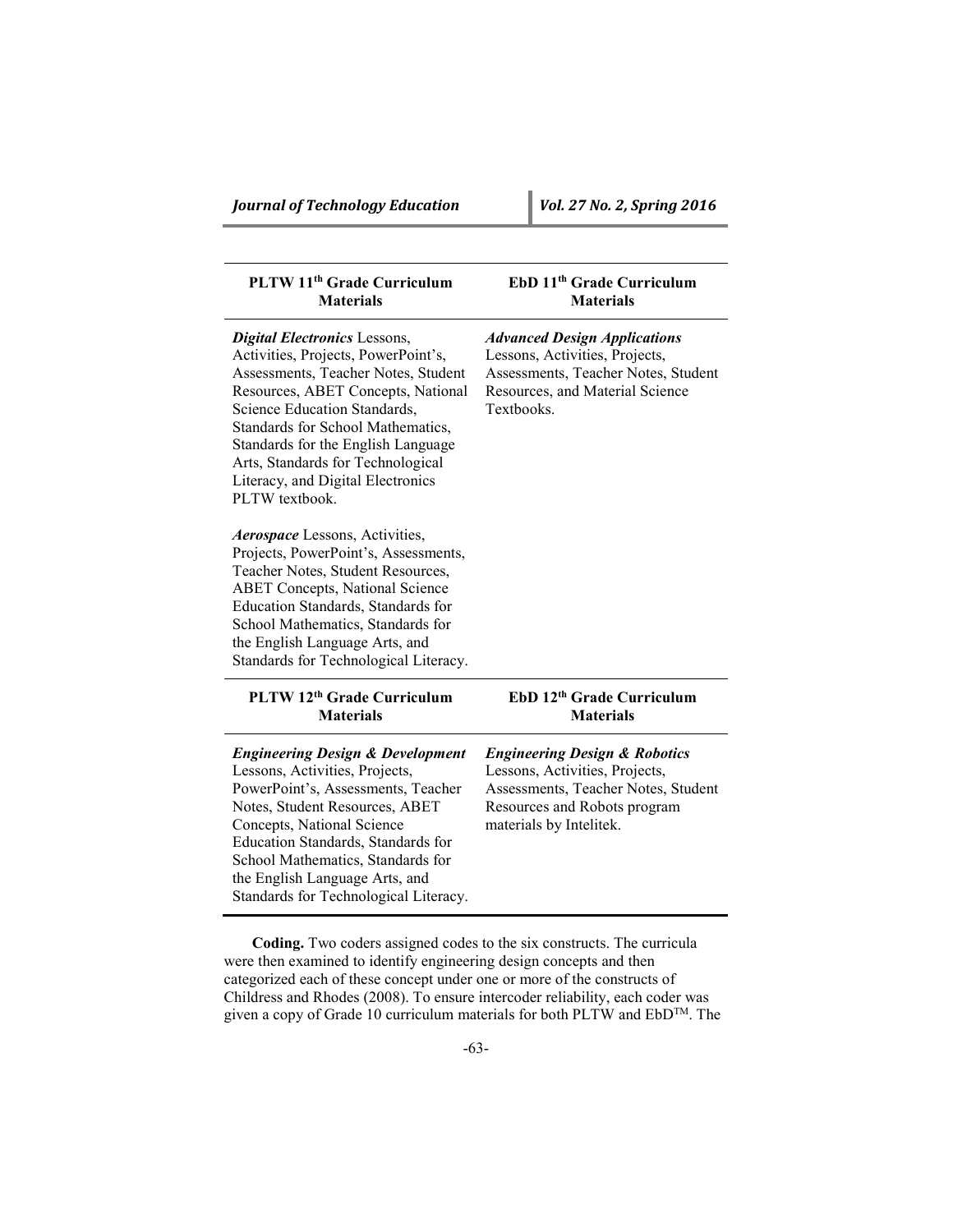researcher provided instructions to the coders prior to the coding process. The coders independently highlighted words and phrases relating to engineering design concepts that were in the Grade10 curriculum materials of both PLTW and EbDTM. The coders met to review and discuss their findings. Discrepancies were discussed and resolved. The process was repeated until an inter-coder reliability of 87% was obtained. Krippendorff (2004) indicated that in order to assure the data under consideration are at least similarly interpreted by two or more coders it is customary to require an intercoder reliability of 80% or more; therefore, the intercoder reliability for this study was well within acceptable levels. The coders then proceeded to perform a content analysis of the remaining sample of curriculum materials for both PLTW and EbD<sup>TM</sup>.

### **Table 2**

*Constructs and Codes*

| Construct                                                                                                                                                              | Code   |
|------------------------------------------------------------------------------------------------------------------------------------------------------------------------|--------|
| Engineering design that emphasizes the importance of<br>creativity in designing engineered solutions to problems, as<br>well as design iterations and tradeoffs        | ED-CIT |
| Application of engineering design that included outcomes<br>relating to design activities, experimentation, prototyping<br>and reverse engineering                     | ED-EPR |
| Engineering analysis that includes mathematics in<br>optimizing solutions and the use of both science and math in<br>the engineering design process                    | ED-MSO |
| Engineering and human values that consists of the<br>interactions between engineering design and society such as<br>safety and the environment versus costs and ethics | ED-HV  |
| Engineering communication that included all sorts of<br>communications important to the engineering design process                                                     | ED-C   |
| Engineering science that includes the traditional sciences<br>such as statics and dynamics as well as material properties,<br>energy, power, etc.                      | ED-ESD |

After words relating to concepts of engineering design were identified, similar concepts were grouped together. The total number\ of words relating to engineering concepts that were identified by the coders amounted to 711, 618 of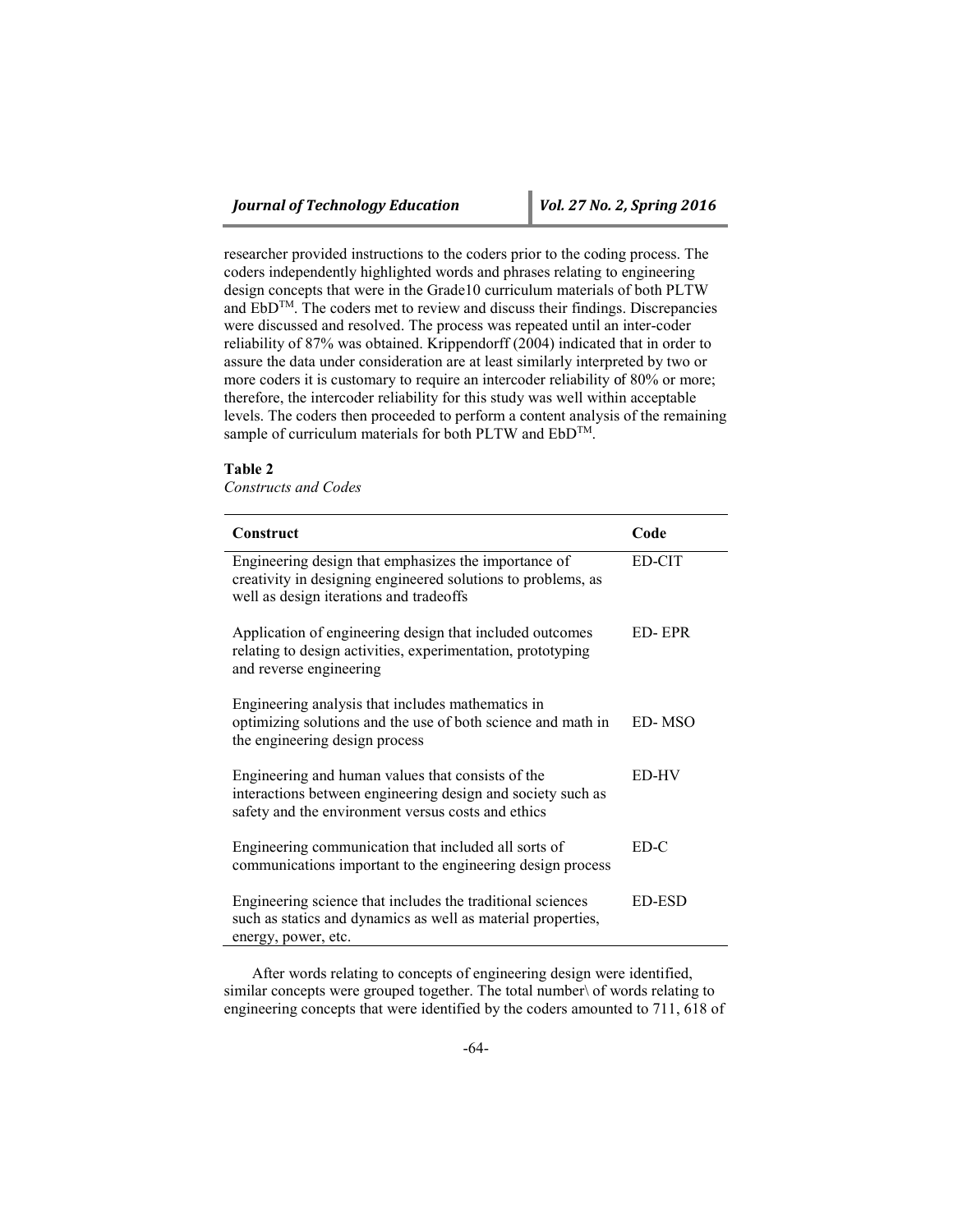which were common to both coders. Some of the words were a derivative of the same word, so they were reduced into a final manageable, qualitative descriptive frequency list. This process was done by including the highest frequency word found within a group of similar words. For example, a group of words found by the coders were: *communicate, communication,* and *communications*. The final word selected was *communication* because it had the highest frequency. A part of the final frequency list of words is shown in Table 3.

#### **Table 3**

*Part of Final Frequency List* 

| <b>Descriptive Frequency</b> | <b>Word Frequency</b> |
|------------------------------|-----------------------|
| activity                     | 1612                  |
| addition                     | 106                   |
| aerospace                    | 206                   |
| aircraft                     | 285                   |
| airfoil                      | 79                    |
| airplane                     | 32                    |
| analysis                     | 185                   |
| analyze                      | 239                   |

After the final frequency list was identified, the curriculum material was again examined by the coders to better understand the context in which the words were used and determine which of the constructs they were related to (Busch et al., 2012). Words that appropriately related to a construct were coded using the codes identified in Table 2. So, the constructs served as categories. Brief statements containing a verb, object, and sometimes a modifier were finally used to better capture the meaning of the concept or context in which it was used. These were indicators. For example, for the word *communication*, which was coded as ED-C, an examination of the meaning and context produced the statement *Communicating knowledge professionally.*

# **Survey**

The survey instrument used was a modification of the Task Verification instruments used by Norton (1999). In the instrument Norton used, duty statements of a job or occupation are stated, and the task statements relating to each duty were listed below the duty statement. Expert workers were asked: (a) do they perform the task; (b) rate the importance of the task on a Likert scale of 0–5, with 0 meaning *No Importance* and 5 meaning *Great Importance*; and (c) rate the difficulty of a task on a Likert scale from 0–5, with 0 being *Extremely*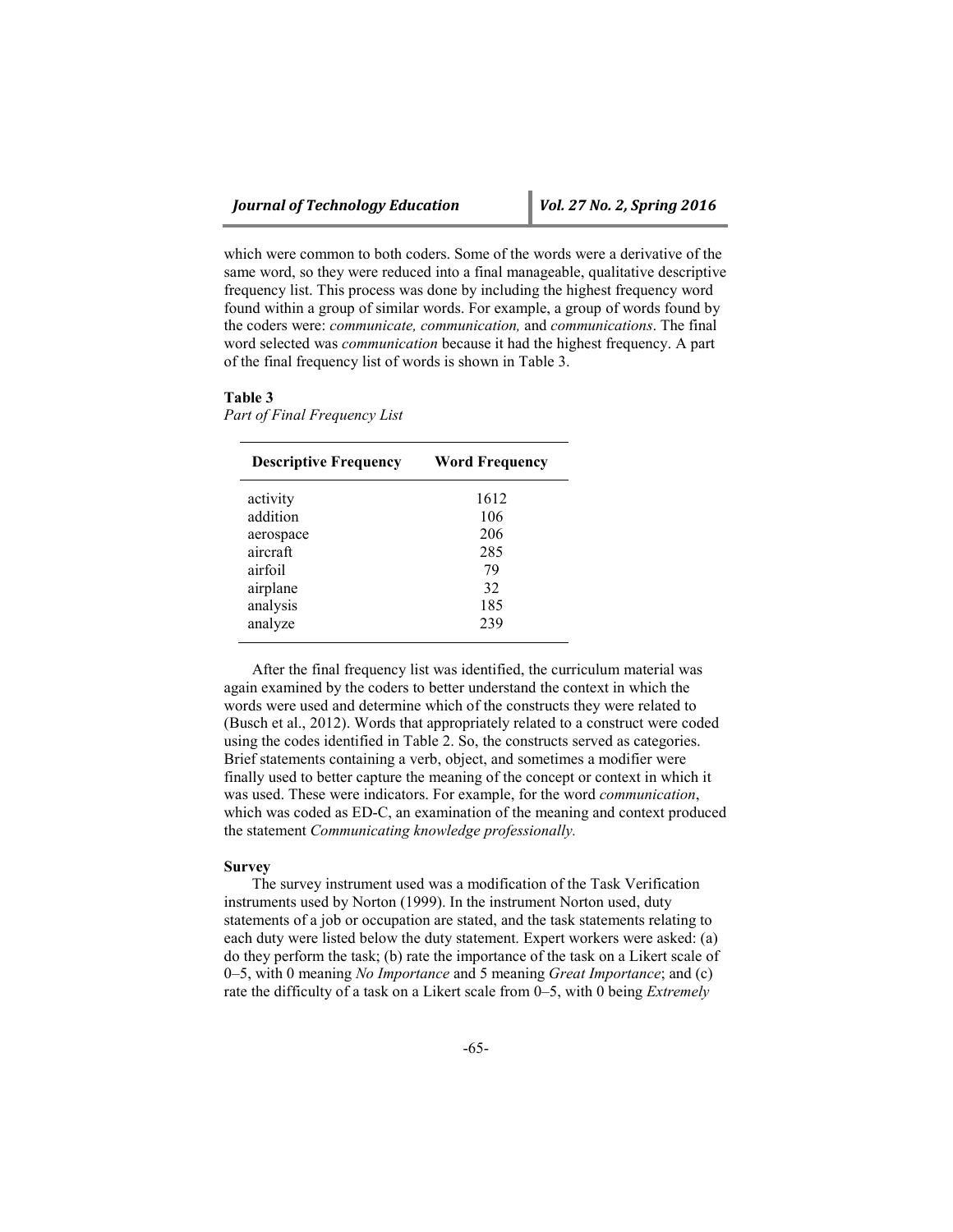*Easy* and 5 being *Extremely Difficult*. The criticality of each task was determined by multiplying the importance index by the difficulty index.

The instrument developed by the researchers replaced the duty statements with the six constructs of Childress and Rhodes (2008):

- Engineering design,
- Application of engineering design,
- Engineering analysis,
- Engineering communication,
- Engineering and human values, and
- Engineering science.

The indicator statements replaced the task statements on Norton's (1999) task verification instruments. The instrument asked expert participants to examine the indicators for each construct and rate each indicator on a 5-point Likert scale with 1 representing *Strongly Disagree* and 5 representing *Strongly Agree* for their (a) importance for assessment and (b) difficulty to assess engineering design process and outcomes*.* The criticality index for each indicator was determined by multiplying its importance score and its difficulty score. The criticality index for each construct was determined by multiplying the averaged importance score and the averaged difficulty score for the key indicators of that construct.

The survey was pilot tested by sending it to two teachers to fill out. Simple grammatical errors were corrected, and then it was sent to six experts. The experts were chosen for their experience in teaching engineering education in high school and at the college level and for practicing engineering in industry. The expert team consisted of two technology and engineering education teachers from two high schools in Idaho with combined years of teaching of over 30 years, two engineers from industry in Idaho with a combined working experience of 45 years, and two engineering education faculty from two universities with a combined experience of over 15 years in teaching and research.

### **Results**

The results obtained from an analysis of the data are presented in respect to the two research questions posed at the beginning of the study. The first question was: *How are the constructs identified by Childress and Rhodes (2008) ranked by professional engineers and educators in terms of criticality for inclusion on an instrument to measure engineering design outcomes in high schools in Idaho?* Childress and Rhodes (2008) framework consisted of seven constructs, six of which were used for this study. The criticality index for each construct was derived by multiplying the indicators' average importance index by the average difficulty index. The constructs were then rank ordered from the highest criticality index to the lowest criticality index. As indicated in Table 4,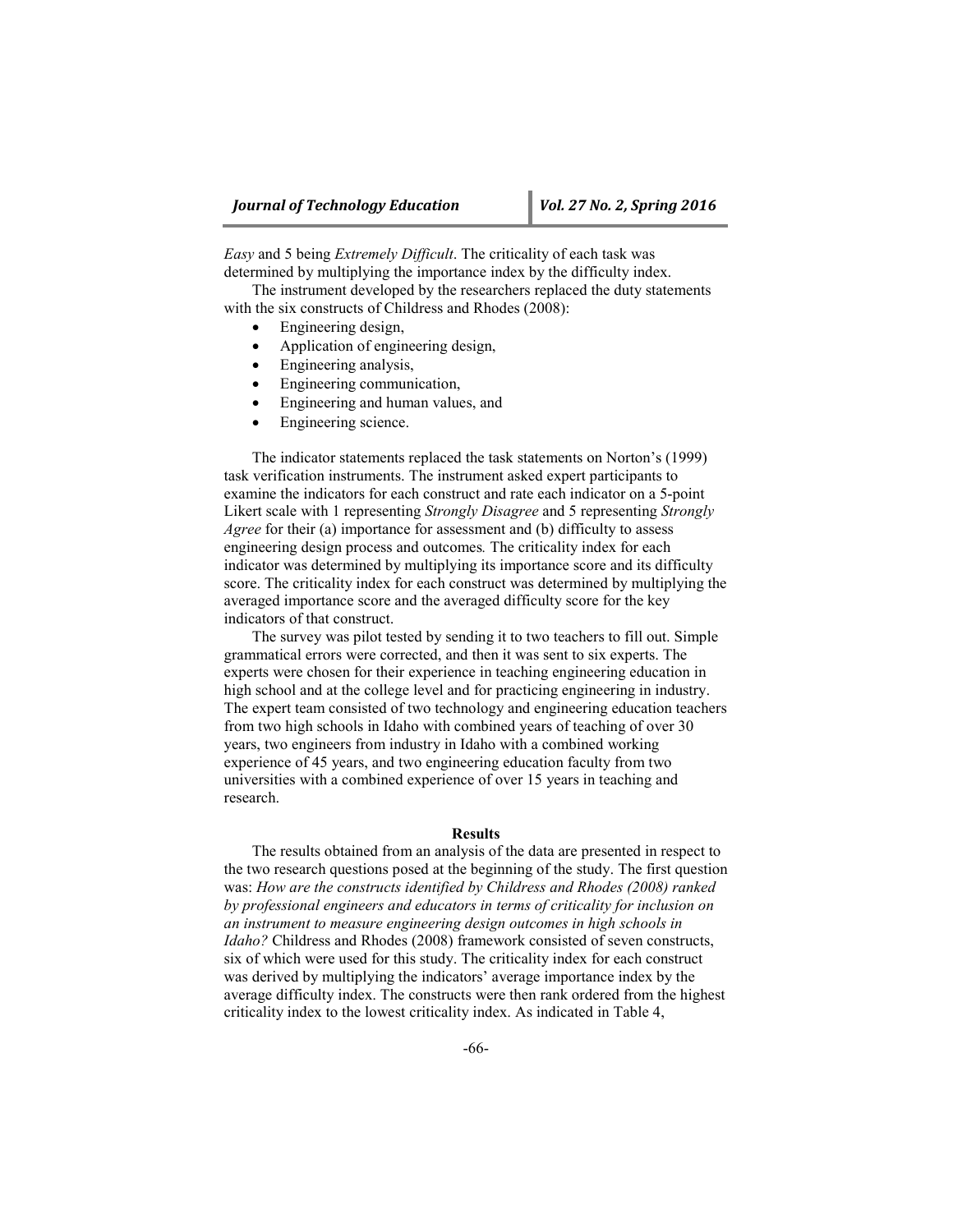*engineering and human values* had the highest criticality index and so was ranked one, and *engineering science* had the lowest criticality index and was ranked six.

# **Table 4**

*Criticality Ranking of the Six Constructs*

| <b>Construct Category</b>            | Mf<br>Importance | Mf<br><b>Difficulty</b> | <b>Indicator</b><br>of<br>Criticality |
|--------------------------------------|------------------|-------------------------|---------------------------------------|
| Engineering and Human                | 4.2              | 3.3                     | 13.9                                  |
| Values<br>Application of Engineering | 4.0              | 30                      | 11.9                                  |
| Design                               |                  |                         |                                       |
| <b>Engineering Communication</b>     | 41               | 29                      | 11.8                                  |
| <b>Engineering Design Concepts</b>   | 4.0              | 29                      | 11.6                                  |
| <b>Engineering Analysis</b>          | 3.8              | 27                      | 10.3                                  |
| <b>Engineering Science</b>           | 3.5              | 23                      | 8.3                                   |

The second research questions was: *What are the key indicators associated with each of the constructs identified by Childress and Rhodes (2008) to measure engineering design outcomes in high schools in Idaho?* The category *engineering and human values* had six indicators (see Table 5). Five of the six indicators were rated high in importance, receiving scores ranging from 4.0 to 4.8. Three of the indicators were perceived to be difficult to assess.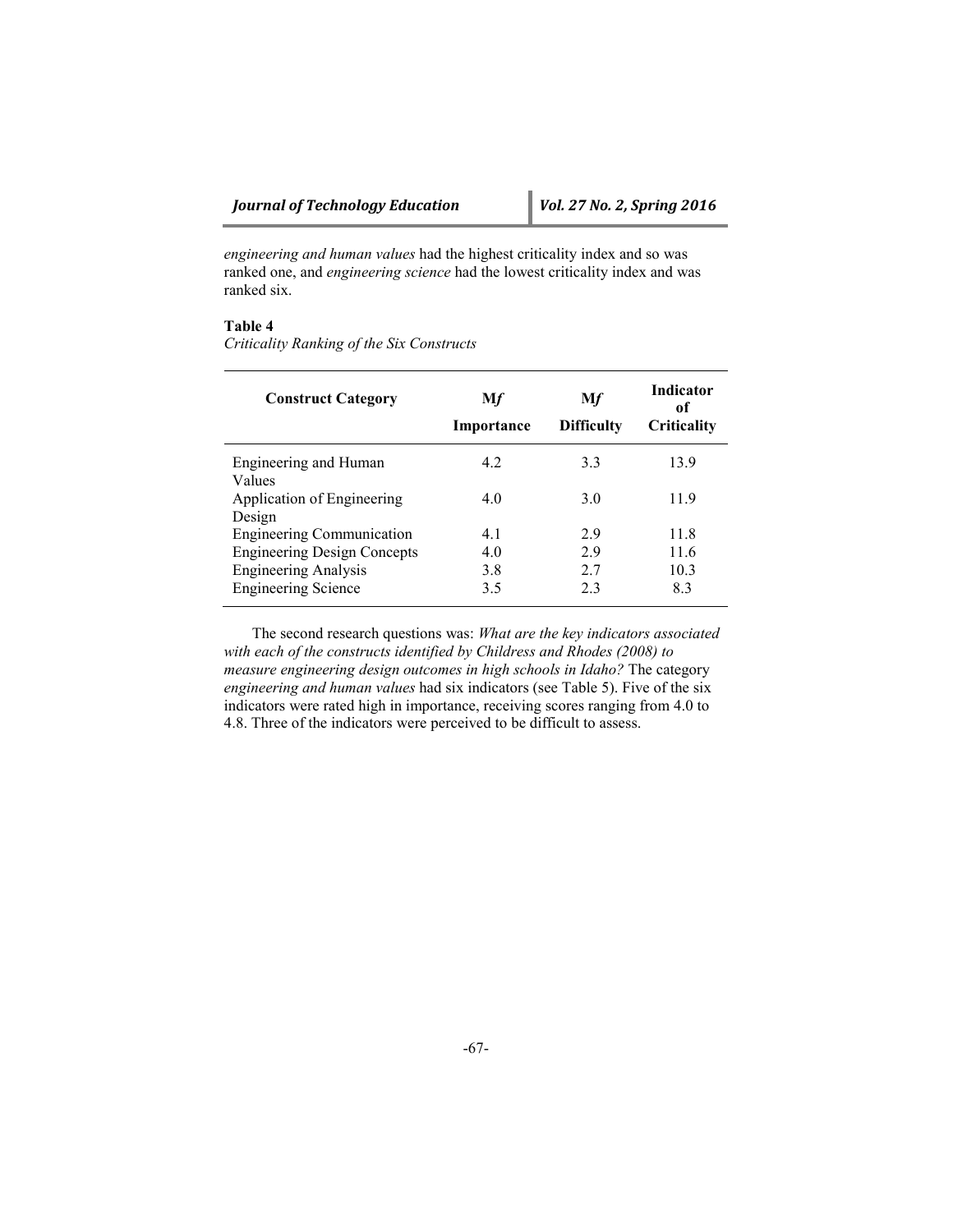# **Table 5**

*Key Indicator Results for Engineering & Human Values*

| <b>Engineering &amp; Human Values</b>                            | Mf<br>Importance | Мf<br><b>Difficulty</b> |
|------------------------------------------------------------------|------------------|-------------------------|
| Participate in teams                                             | 4.8              | 30                      |
| Assess the effect of technology on the<br>environment            | 4.3              | 37                      |
| Understand ethical implications                                  | 42               | 37                      |
| Determine product's safety in function                           | 42               | 3.5                     |
| Apply the relationship between voltage,<br>current, & resistance | 40               | 27                      |
| Understand relationships among technologies                      | 3.8              | 3.3                     |
| Average Mean Value                                               | 42               | 33                      |

For the construct *application of engineering design,* 12 indicators were identified (see Table 6). Eleven of the 12 indicators were rated high in importance, receiving scores ranging from 4.0 to 4.8.

# **Table 6**

*Key Indicator Results for Application of Engineering Design*

| <b>Application of Engineering Design</b> | Mf<br>Importance | Мf<br><b>Difficulty</b> |
|------------------------------------------|------------------|-------------------------|
| Provide accurate documentation           | 4.8              | 3.0                     |
| Calculate forces                         | 4.7              | 2.7                     |
| Understanding measurements               | 4.7              | 2.7                     |
| Troubleshoot errors                      | 43               | 3.5                     |
| Modify design                            | 42               | 3.5                     |
| Use experimentation to make decisions    | 42               | 3.2                     |
| Apply constraints                        | 4.2              | 2.8                     |
| Construct/evaluate working prototypes    | 42               | 2.5                     |
| Explore functions of systems             | 4.0              | 3.5                     |
| Participate in team activities           | 40               | 3.0                     |
| Identify manufacturing processes         | 4.0              | 2.7                     |
| Utilize flight simulators                | 20               | 2.1                     |
| Average Mean Value                       | 40               | 30                      |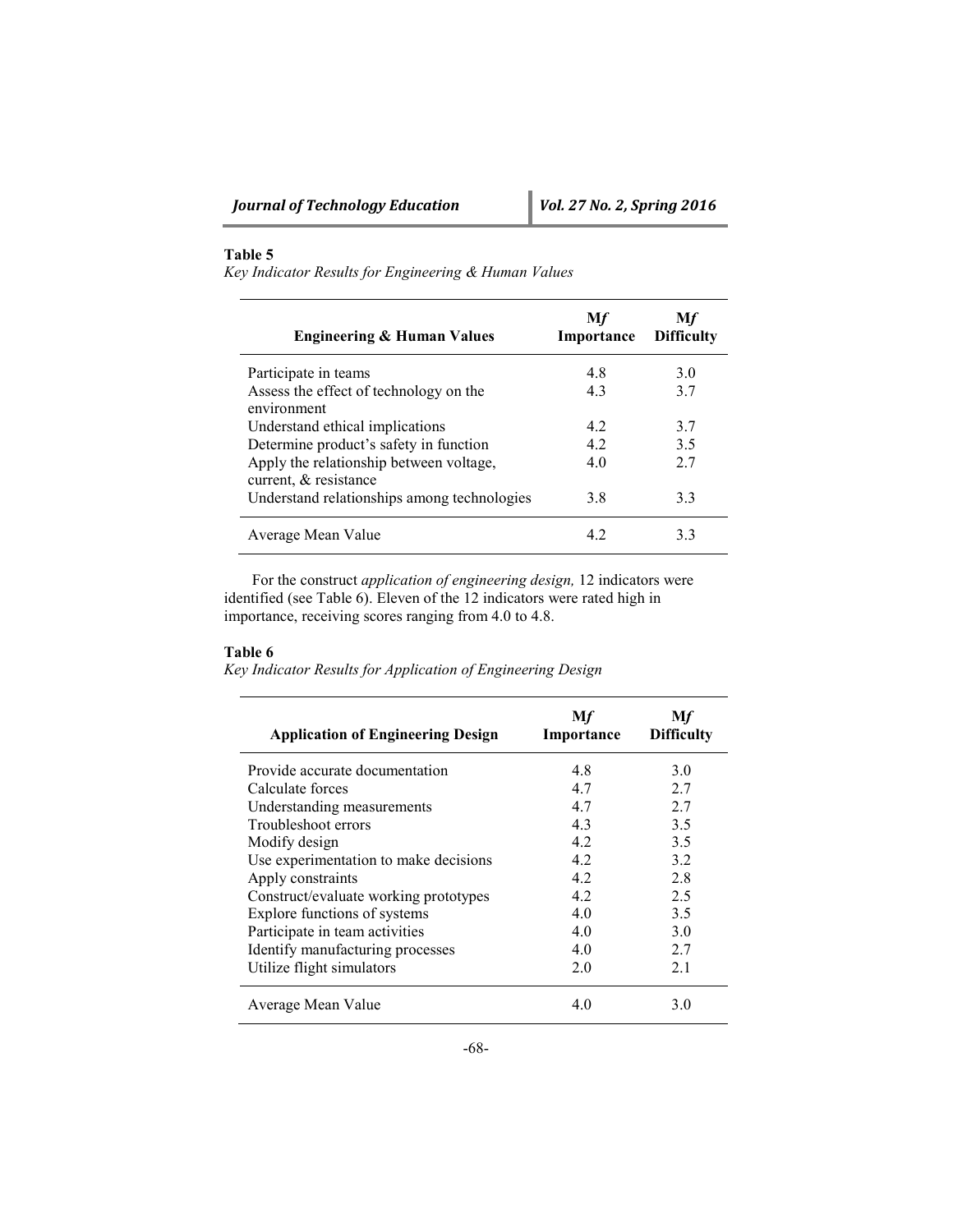The construct *engineering communication* had 20 indicators (see Table 7). Fifteen of the 20 indicators had importance ratings at 4.0 and above. Interestingly, the indicator *utilizing brainstorming methods* was scored 4.5 for importance but received 4.2 for difficulty to assess, the highest difficulty score for this construct.

| ลทเ<br>٦ι |  |
|-----------|--|
|-----------|--|

*Key Indicator Results for Engineering Communication*

| <b>Engineering Communication</b>                                     | Mf<br>Importance | Mf<br><b>Difficulty</b> |
|----------------------------------------------------------------------|------------------|-------------------------|
| Communicate knowledge professionally                                 | 4.7              | 2.8                     |
| Utilize modeling software                                            | 47               | 27                      |
| Communicate the design solution process                              | 4.5              | 3.0                     |
| Engage in Problem-based learning                                     | 4.5              | 3.0                     |
| Apply standards                                                      | 4.5              | 3.0                     |
| Utilize brainstorming methods                                        | 4.5              | 4.2                     |
| Engage in project-based learning                                     | 4.5              | 3.3                     |
| Develop skills in using tools                                        | 4.3              | 3.2                     |
| Utilize presentation software                                        | 4.3              | 1.8                     |
| Develop sketches                                                     | 4.3              | 2.3                     |
| Evaluate feedback                                                    | 42               | 3.3                     |
| Solve design problems                                                | 40               | 3.5                     |
| Create/deliver formal presentations                                  | 40               | 2.5                     |
| Communicate using symbols                                            | 4.0              | 2.3                     |
| Understand the importance of project                                 | 4.0              | 3.3                     |
| management                                                           | 3.8              | 3.2                     |
| Understand communication technologies<br>Create detailed flow charts | 3.5              | 1.8                     |
|                                                                      | 3.3              | 3.5                     |
| Improve design process & outcome                                     |                  | 2.5                     |
| Use symbols in communicating processes                               | 3.3<br>3.2       | 2.3                     |
| Utilize automation system programming<br>functions                   |                  |                         |
| Average Mean Value                                                   | 4.1              | 2.9                     |

For the construct *engineering design concepts*, 16 indicators were identified from the content analysis (see Table 8). Eleven of the indicators had scores ranging from 4.0 to 4.8. Each of these 11 indicators had difficulty to assess, with scores ranging from 2.3 to 3.3, indicating they are not difficult to assess in class.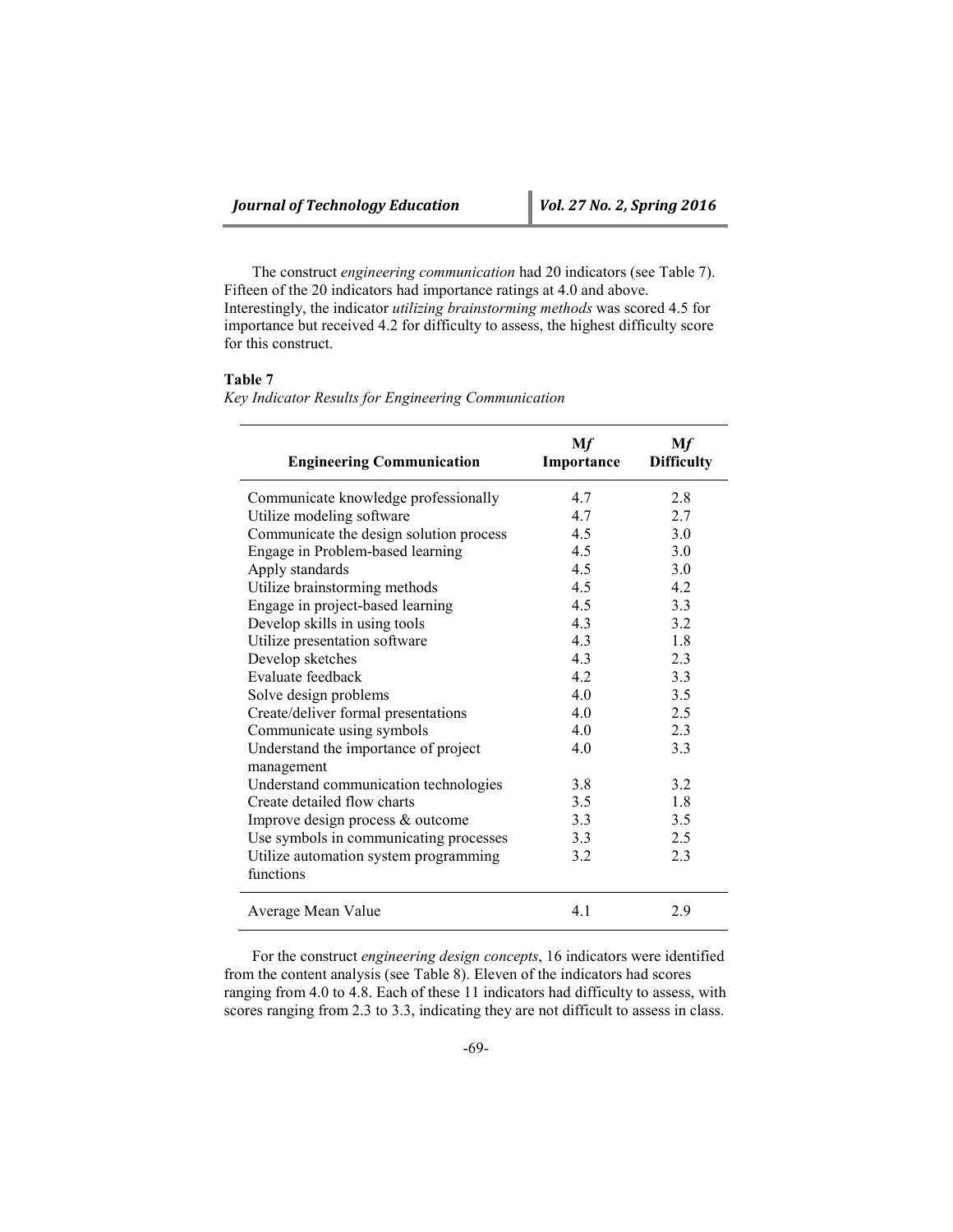# **Table 8**

*Key Indicator Results for Engineering Design Concepts*

| <b>Engineering Design Concepts</b>                     | Mf<br>Importance | Mf<br><b>Difficulty</b> |
|--------------------------------------------------------|------------------|-------------------------|
| Use creativity in solving problems                     | 4.8              | 3.3                     |
| Document project's progress in<br>engineering notebook | 4.7              | 2.3                     |
| Understand attributes of a design process              | 4.5              | 3.5                     |
| Understand core concepts of technology                 | 4.5              | 2.5                     |
| Develop models                                         | 4.5              | 3.0                     |
| Conduct research                                       | 4.3              | 3.5                     |
| Create portfolios in documenting work                  | 4.0              | 2.3                     |
| Understand material & equipment                        | 4.0              | 2.5                     |
| requirements                                           |                  |                         |
| Optimize design solutions                              | 4.0              | 3.3                     |
| <b>Employ strategies</b>                               | 40               | 2.8                     |
| Understand system energy requirements                  | 40               | 2.5                     |
| Use construction technologies                          | 3.8              | 2.5                     |
| Use the method of joints strategy to                   | 3.7              | 2.7                     |
| determine forces in a truss                            |                  |                         |
| Create system control programs                         | 3.5              | 2.8                     |
| Create new systems/processes                           | 3.2              | 3.5                     |
| Justify discoveries or innovations                     | 3.2              | 3.0                     |
| Average Mean Value                                     | 4.0              | 2.9                     |

The construct *engineering analysis* had 30 indicators (see Table 9). Thirteen of these indicators had scores ranging from 4.0 to 5.0. The indicator *utilizing mathematics to solve problems* received the highest importance score.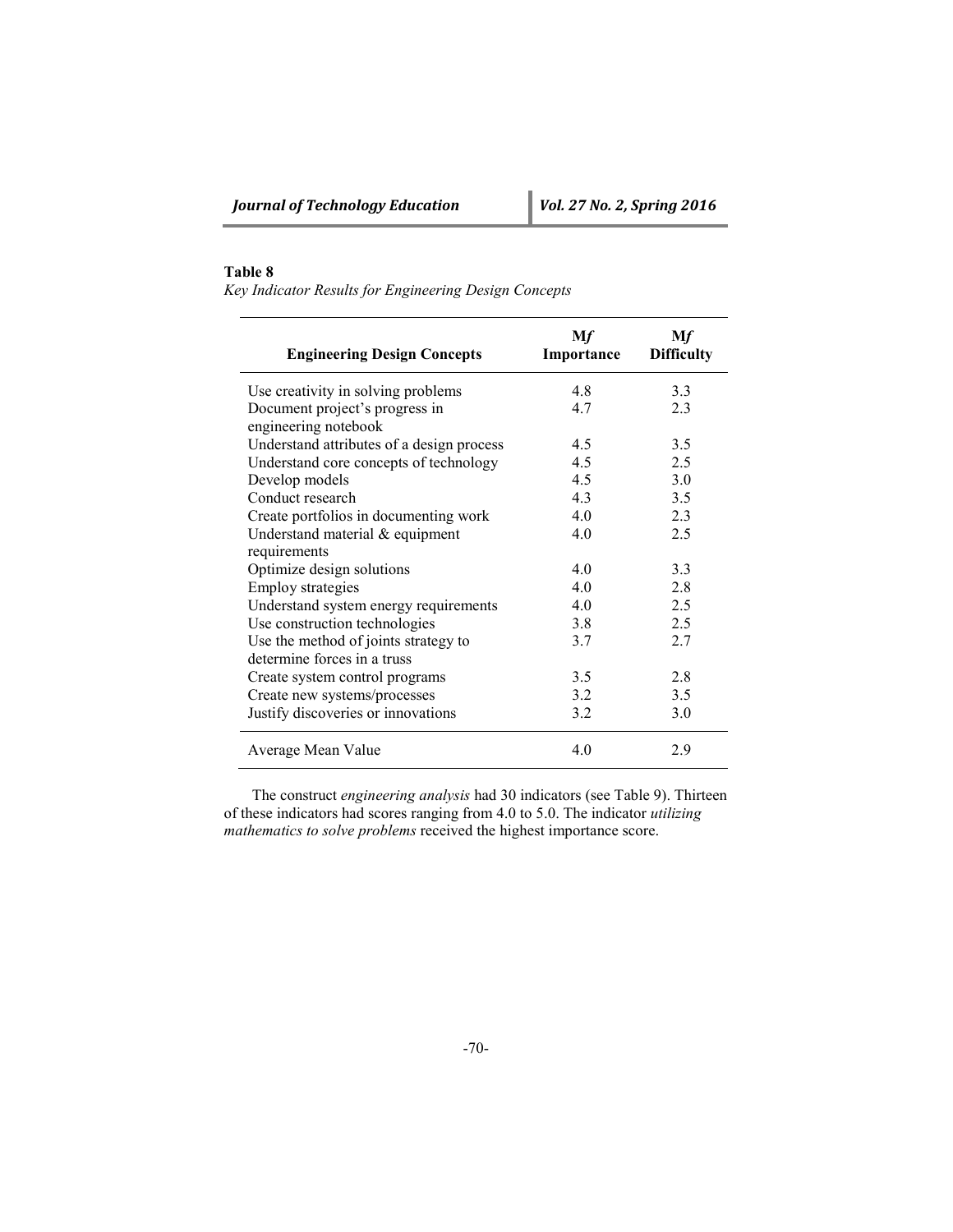# **Table 9**

*Key Indicator Results for Engineering Analysis*

| <b>Engineering Analysis</b>                 | Mf<br>Importance | Mf<br><b>Difficulty</b> |
|---------------------------------------------|------------------|-------------------------|
| Utilize mathematics to solve problems       | 5.0              | 2.7                     |
| Utilize mathematical formulas to solve      | 4.7              | 2.8                     |
| design problems                             |                  |                         |
| Use mathematical concepts in design         | 4.7              | 3.0                     |
| Know to calculate a moment                  | 4.5              | 2.3                     |
| Develop solutions to problems               | 4.5              | 3.7                     |
| Understand quantitative data                | 4.5              | 2.8                     |
| Conduct testing                             | 4.3              | 3.2                     |
| Evaluate design solutions                   | 4.2              | 3.2                     |
| Use assessment techniques                   | 4.0              | 2.8                     |
| Use decision matrix for design problems     | 4.0              | 2.7                     |
| Evaluate output work of mechanisms          | 4.0              | 2.5                     |
| Describe basic logic functions              | 4.0              | 2.3                     |
| Understand criteria in assessment rubrics   | 4.0              | 3.5                     |
| Determine angles                            | 3.8              | 2.5                     |
| Identify magnitude, direction, & sense of a | 3.8              | 2.2                     |
| vector                                      |                  |                         |
| Understand mechanical advantage ratios      | 3.8              | 2.3                     |
| Calculate mean, median, & mode              | 3.8              | 2.0                     |
| Calculate gear ratio                        | 3.8              | 2.0                     |
| Weigh tradeoffs                             | 3.6              | 3.2                     |
| Calculate drive ratios of mechanisms        | 3.5              | 2.0                     |
| Choose appropriate input devices of         | 3.3              | 3.0                     |
| technological systems                       |                  |                         |
| Apply statistics                            | 3.3              | 2.8                     |
| Choose appropriate output devices of        | 3.2              | 3.3                     |
| technological systems                       |                  |                         |
| Differentiate flow rate and flow velocity   | 3.2              | 2.5                     |
| Calculate probability                       | 3.2              | 2.2                     |
| Perform competitive product analyses        | 3.0              | 3.0                     |
| Locate the centroid of structural members   | 3.0              | 2.3                     |
| Understand matrix & reinforcement in        | 2.8              | 2.0                     |
| composite materials                         |                  |                         |
| Evaluate input work of mechanisms           | 2.7              | 2.7                     |
| Average Mean Value                          | 3.8              | 2.7                     |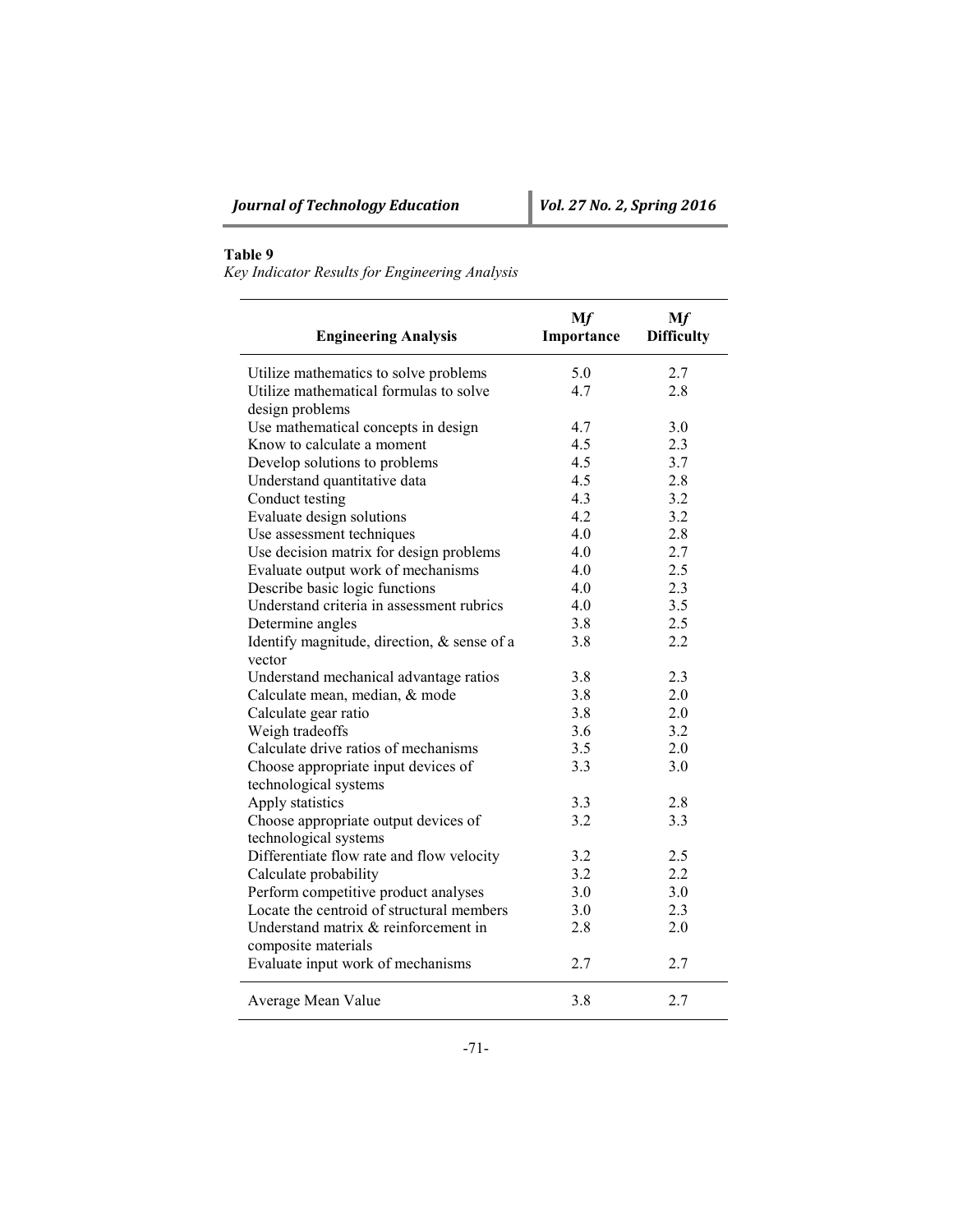The last category or construct on the instrument, *engineering science,* had 61 indicators (see Table 10, below and continued on next page). The importance rating data indicated that 20% of the indicators ranged at 4.0 or above, which means twelve of the 61 key indicators were rated high in importance for inclusion in an engineering design assessment tool. Six of the indicators were ranked below 3.0 for importance. Only three indicators were rated at 3.0 or above in their difficulty to assess. The two indicators that were scored as least difficult to assess were *differentiating and calculating velocity* and *differentiate digital and analog systems*.

# **Table 10**

*Key Indicator Results for Engineering Science*

| <b>Engineering Science</b>                      | Mf<br>Importance | Mf<br><b>Difficulty</b> |
|-------------------------------------------------|------------------|-------------------------|
| Calculate mechanical advantage                  | 4.5              | 2.3                     |
| Identify material properties                    | 4.3              | 2.5                     |
| Use computers to organize $&$ communicate       | 4.3              | 2.3                     |
| data                                            |                  |                         |
| Understand static equilibrium of bodies         | 4.3              | 2.3                     |
| Calculate mechanical efficiency                 | 4.2              | 2.3                     |
| Develop technological knowledge                 | 4.2              | 3.3                     |
| Calculate velocity                              | 4.0              | 1.8                     |
| Calculating speed                               | 4.0              | 2.5                     |
| Apply the relationship between voltage, current | 4.0              | 2.3                     |
| & resistance                                    |                  |                         |
| Understand properties of metals                 | 4.0              | 2.2                     |
| Distinguish between the six simple machines     | 4.0              | 2.0                     |
| Calculate mass                                  | 4.0              | 2.0                     |
| Use scientific concepts in design               | 3.9              | 2.8                     |
| Understand characteristics of technology        | 3.8              | 3.0                     |
| Understand compound machines                    | 3.8              | 2.3                     |
| Applying thermodynamic principles               | 3.8              | 2.8                     |
| Differentiate the basic properties of materials | 3.8              | 2.2                     |
| (electrical, magnetic, etc.)                    |                  |                         |
| Design, build, & test truss designs             | 3.8              | 2.2                     |
| Differentiate digital $&$ analog systems        | 3.8              | 1.8                     |
| Calculate material properties using a stress    | 3.7              | 2.3                     |
| strain curve                                    |                  |                         |
| Construct simple $&$ compound gear systems      | 3.7              | 2.3                     |
| Identify properties of elements                 | 3.7              | 2.2                     |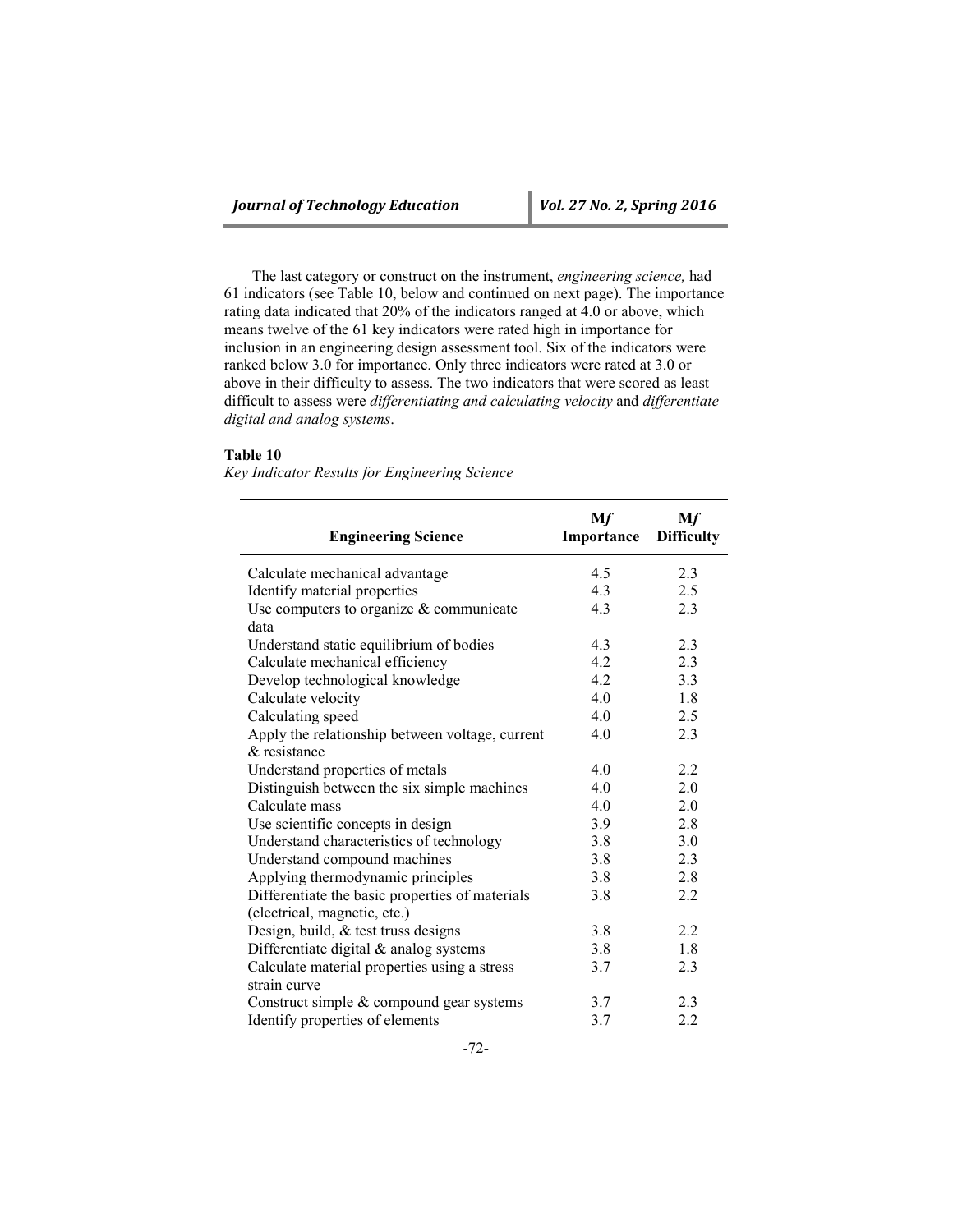| <b>Journal of Technology Education</b><br>Vol. 27 No. 2, Spring 2016 |     |     |
|----------------------------------------------------------------------|-----|-----|
| Calculate torque ratio                                               | 3.7 | 2.0 |
| Understand characteristics of lever systems                          | 3.7 | 2.0 |
| Calculate stress                                                     | 3.7 | 2.0 |
| Calculate circuit resistance, current & voltage                      | 3.7 | 1.8 |
| Identify science concepts                                            | 3.7 | 2.8 |
| Understand of electrical circuits                                    | 3.7 | 2.7 |
| Understand of electrical energy                                      | 3.7 | 2.5 |
| Understand thermal energy transfer                                   | 3.7 | 2.7 |
| Identify impacts of energy                                           | 3.5 | 2.8 |
| Design, create, & test hydraulic devices                             | 3.5 | 2.8 |
| Understand the advantages $&$ disadvantages of                       | 3.5 | 2.5 |
| circuit design                                                       |     |     |
| Understand electronics                                               | 3.5 | 2.5 |
| Define types of power                                                | 3.5 | 2.0 |
| Understanding inclined plane systems                                 | 3.5 | 2.0 |
| Employ kinematics equations                                          | 3.3 | 2.2 |
| Identify properties & characteristics of solids                      | 3.3 | 2.2 |
| Identify & categorize energy sources                                 | 3.3 | 2.0 |
| Identify components & functions of fluid                             | 3.3 | 2.0 |
| power                                                                |     |     |
| Identify characteristics of composites                               | 3.3 | 2.3 |
| Identify engineering disciplines                                     | 3.3 | 2.3 |
| Provide technical feasibility                                        | 3.2 | 3.3 |
| Work with electronic assemblies                                      | 3.2 | 2.8 |
| Design, create, & test pneumatic devices                             | 3.2 | 2.2 |
| Design/create/ $\&$ test pulley systems                              | 3.2 | 2.2 |
| Understand recycling technology                                      | 3.2 | 2.2 |
| Conduct tensile testing                                              | 3.2 | 2.2 |
| Understand fuel cell technology                                      | 3.0 | 2.5 |
| <b>Classify properties of Polymers</b>                               | 3.0 | 2.5 |
| Use transportation technologies                                      | 3.0 | 2.5 |
| Design/create/& test sprocket systems                                | 3.0 | 2.0 |
| Experiment with solar hydrogen systems                               | 2.8 | 2.5 |
|                                                                      | 2.8 | 2.5 |
| Understand chemical properties<br>Create a simple airfoil            | 2.8 | 2.2 |
|                                                                      | 2.7 | 2.5 |
| Understand basic aircraft design                                     | 2.7 | 2.0 |
| Understand aerospace materials & structures                          | 2.5 | 2.0 |
| Differentiate ceramic materials in industry                          |     |     |
| Average Mean Value                                                   | 3.5 | 2.3 |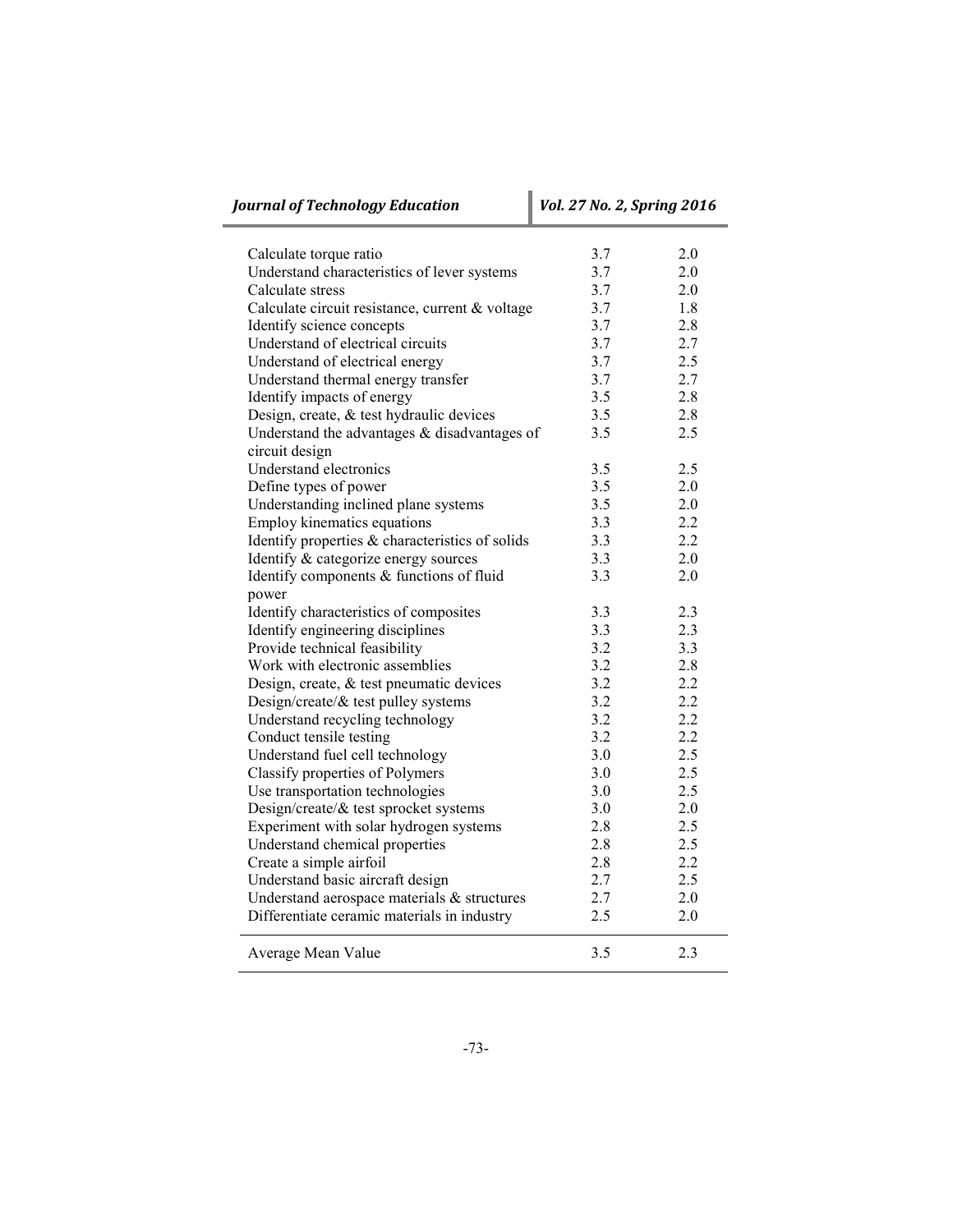# **Discussion**

Engineering and human values was ranked with the highest criticality for inclusion in an instrument to measure engineering design outcomes. Not only do the experts see this construct as important, but they also see it as difficult to assess. Childress and Rhodes (2008) refer to engineering and human values as the big picture when it comes to the interaction of engineering design and society, which includes the weighing of limitations in decisions about safety and the environment versus costs and ethics. So, the expert participants believe that this should be given priority in assessment. Engineers are often required to work with teams that are diverse and interdisciplinary to solve complex problems that may have local, regional, and global consequences, and in doing so, they have to be cognizant of the ecological impact of their design. Therefore, good engineering goes beyond being technically competent but also involves understanding and making judgments about the moral implications of designs. Lau (2013) points out that engineers are largely responsible for the artifacts of the modern world, and this constructed world has both risks and benefits ranging from obvious safety and health issues, to issues of equity and environmental degradation. Engineers therefore need to "have an understanding of how their activity affects progress, and how to do that benevolently" (p. 1). In addition, he indicated that the process of solving ethical problems has many similarities to the engineering design process.

*Engineering analysis* and *engineering science* received the two lowest rankings. This might be a reflection of the perception that engineering analysis and the sciences that are associated with it must not be the predominant emphasis of engineering design at the high school level. Overall, however, the experts think that students' engineering outcomes should be determined by their performance relating to several key indicators relating to mathematical computation and the sciences, such as *calculate mechanical advantage*, *identify material properties*, and *know how to calculate a moment*. It should also be noted that indicators such as *utilize mathematics to solve problems, utilize mathematical formulas to solve design problems,* and *use mathematical concepts in design* received some of the highest importance scores, emphasizing the perception that these experts have of students being able to model math as part of the engineering design outcomes in high school. This consistently reflects the opinion of other experts in science and engineering. As the National Research Council (2012) noted in their framework:

Although there are differences in how mathematics and computational thinking are applied in science and in engineering, mathematics often brings these two fields together by enabling engineers to apply the mathematical form of scientific theories and by enabling scientists to use powerful information technologies designed by engineers. Both kinds of professionals can thereby accomplish investigations and analyses and build complex models, which might otherwise be out of the question. (p. 65)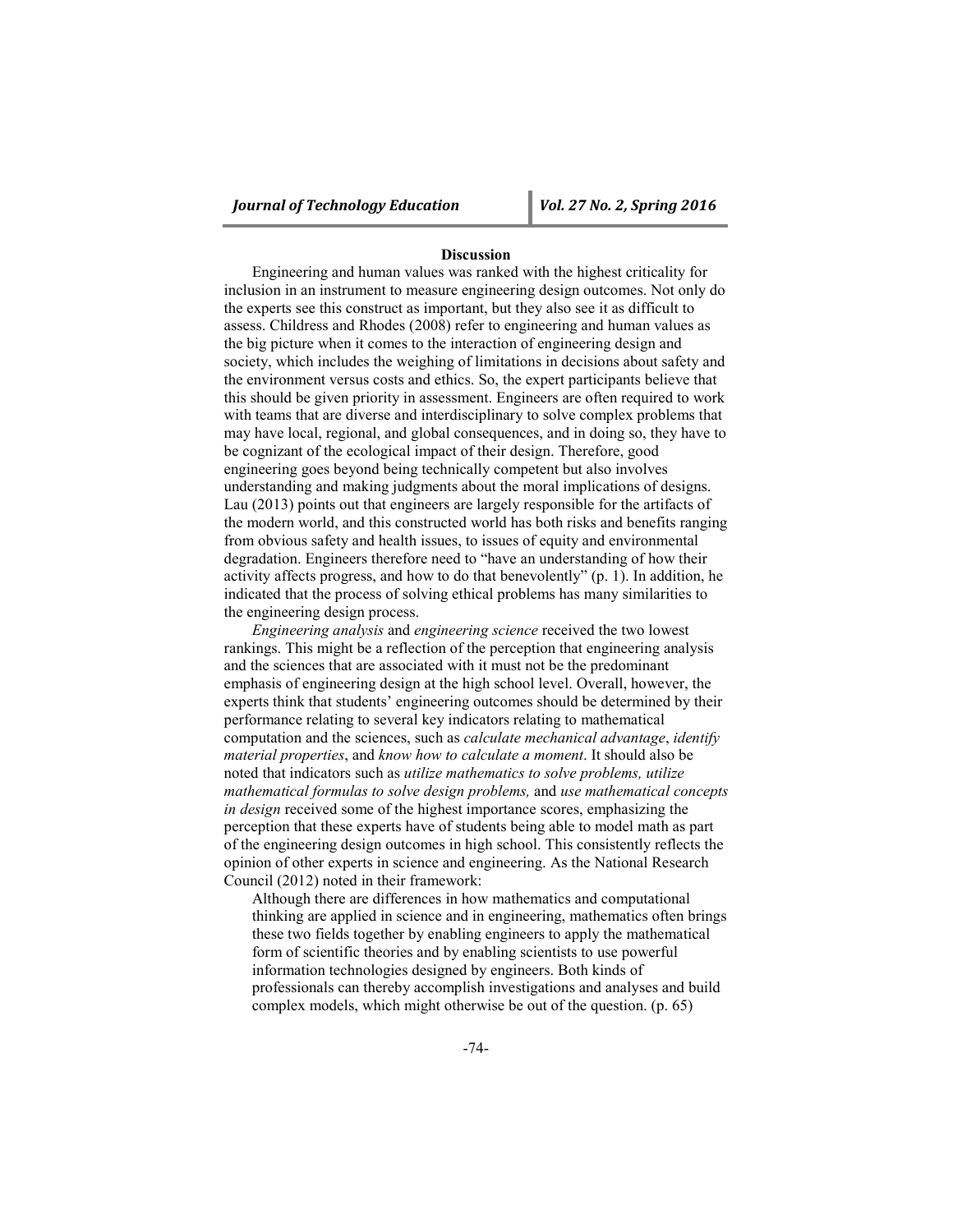Assessments that are guided by indicators related to all six constructs should give technology and engineering educators that use the  $EbD^{TM}$  and PLTW curricula in high school in Idaho a more holistic representation of students' performance in engineering design. Importantly, the list of indicators relating to each construct can also help to reinforce to math and science teachers the depth of students' immersive STEM experiences when their schools use the  $EbD^{TM}$  and the PLTW curricula. This might motivate more collaboration across these disciplines. These indicators can also provide technology, math, and science education teachers with a list of items that can be included on performance rating forms to assess students' process and products in engineering design. Rating scales along with rubrics are used to assess students. Selected indicators can also be included on self-report measures that allow students to reflect on their learning experience and help them see the connections among the concepts that they learned as well as the applications of these concepts in new situations (Gray, 2007). It must be mentioned that many of these indicators can be broken down further into discrete actions that can provide useful measures of student's competency in a particular designing activity. In fact, the indicators that were viewed as difficult to assess (such as *develop solutions to problems, understand attributes of a design process, and utilize brainstorming methods*) may need to be broken down into more discrete action statements to provide clarity for assessment*.*

#### **Conclusion**

This study explored ranking engineering design constructs identified by Childress and Rhodes (2008) and identifying their indicators. The results represent preliminary work in addressing assessment of engineering design outcomes in schools in Idaho, irrespective of the curriculum in use. Admittedly, more questions still need to be answered. For example, can an instrument be developed from the indicators that validly and reliably assesses students' outcomes in design? What indicators should be included on such an instrument? More study needs to be done to answer these questions. The indicators identified for each construct in this study, however, provide a useful list of measures that can be used by technology and engineering teachers. Selected indicators can be identified by math, science, technology, and engineering education teachers as they coordinate in the teaching of STEM concepts and collaborate in the designing of project-based activities that they will engage students in solving. But, at present, the list provides a menu that teachers can choose from that relates to their instructional objectives, which they can use to assess students learning outcomes.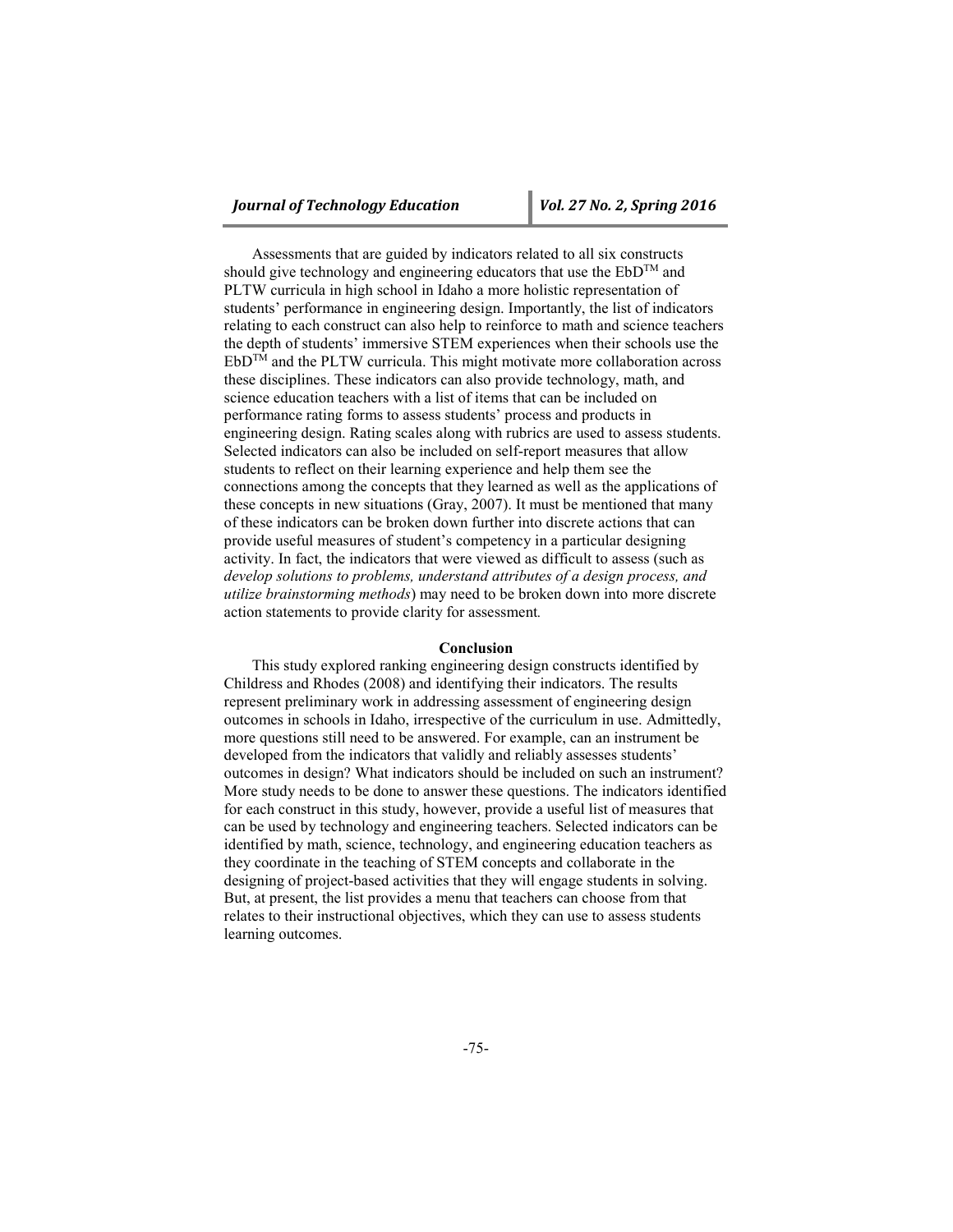# **References**

- Banks, F., & Barlex, D. (2014). *Teaching STEM in the secondary school: Helping teachers meet the challenge.* New York, NY: Routledge.
- Busch, C., De Maret, P. S., Flynn, T., Kellum, R., Le, S., Meyers, B., . . . Palmquist, M. (2012). *Writing@CSU: Content Analysis.* Retrieved from http://writing.colostate.edu/guides/pdfs/guide61.pdf
- Childress, V., & Rhodes, C. (2008). Engineering student outcomes for Grades 9–12. *The Technology Teacher. 67*(7), 5–12.
- Edström, K., Soderholm, D., & Knutson Wedel, M. (2007). Teaching and learning. In E. Crawley, J. Malmqvist, S. Östlund, & D. Brodeur (Eds.), *Rethinking engineering education: The CDIO approach* (pp. 130–151). New York, NY: Springer. doi:10.1007/978-0-387-38290-6\_6

Gray, P. J. (2007). Student learning assessment. In E. Crawley, J. Malmqvist, S. Östlund, & D. Brodeur (Eds.), *Rethinking engineering education: The CDIO approach* (pp. 152–165). New York, NY: Springer. doi:10.1007/978- 0-387-38290-6\_7

Gronlund, N. E. (1998). *Assessment of student achievement* (6th ed.). Needham Heights, MA: Allyn & Bacon.

- Honey, M., Pearson, G., & Schweingruber, H. (Eds.). National Academy of Engineering & National Research Council. (2014). *STEM integration in K– 12 education: Status, prospects, and an agenda for research.* Washington, DC: National Academies Press. doi:10.17226/18612
- Kelley, T. R. (2008). Examination of engineering design in curriculum content and assessment practices of secondary technology education (Unpublished doctoral dissertation). University of Georgia, Athens, GA.
- Krippendorff, K. (2004). *Content analysis: An introduction to its methodology*  (2nd ed.). Thousand Oaks, CA: Sage.
- Lewis, T. (2005). Coming to terms with engineering design as content. *Journal of Technology Education, 16*(2), 37–54. Retrieved from http://scholar.lib.vt.edu/ejournals/JTE/v16n2/pdf/lewis.pdf
- Lau, A. (2013, January 13). Is ethics important to engineers? *Rock Ethics Institute.* Retrieved from http://rockethics.psu.edu/resources/ documents/engineering.pdf
- McCracken, W. M., & Waters, R. (1997). Assessment and evaluation in problem based learning. In *Proceedings of the 27th annual Frontiers in Education Conference: Teaching and learning in an era of change* (pp. 689–693). New York, NY: Institute of Electrical and Electronics Engineers. doi:10.1109/fie.1997.635894
- National Research Council. (2012). *A framework for K–12 science education: Practices, crosscutting concepts, and core ideas*. Washington, DC: National Academies Press. doi:10.17226/13165.